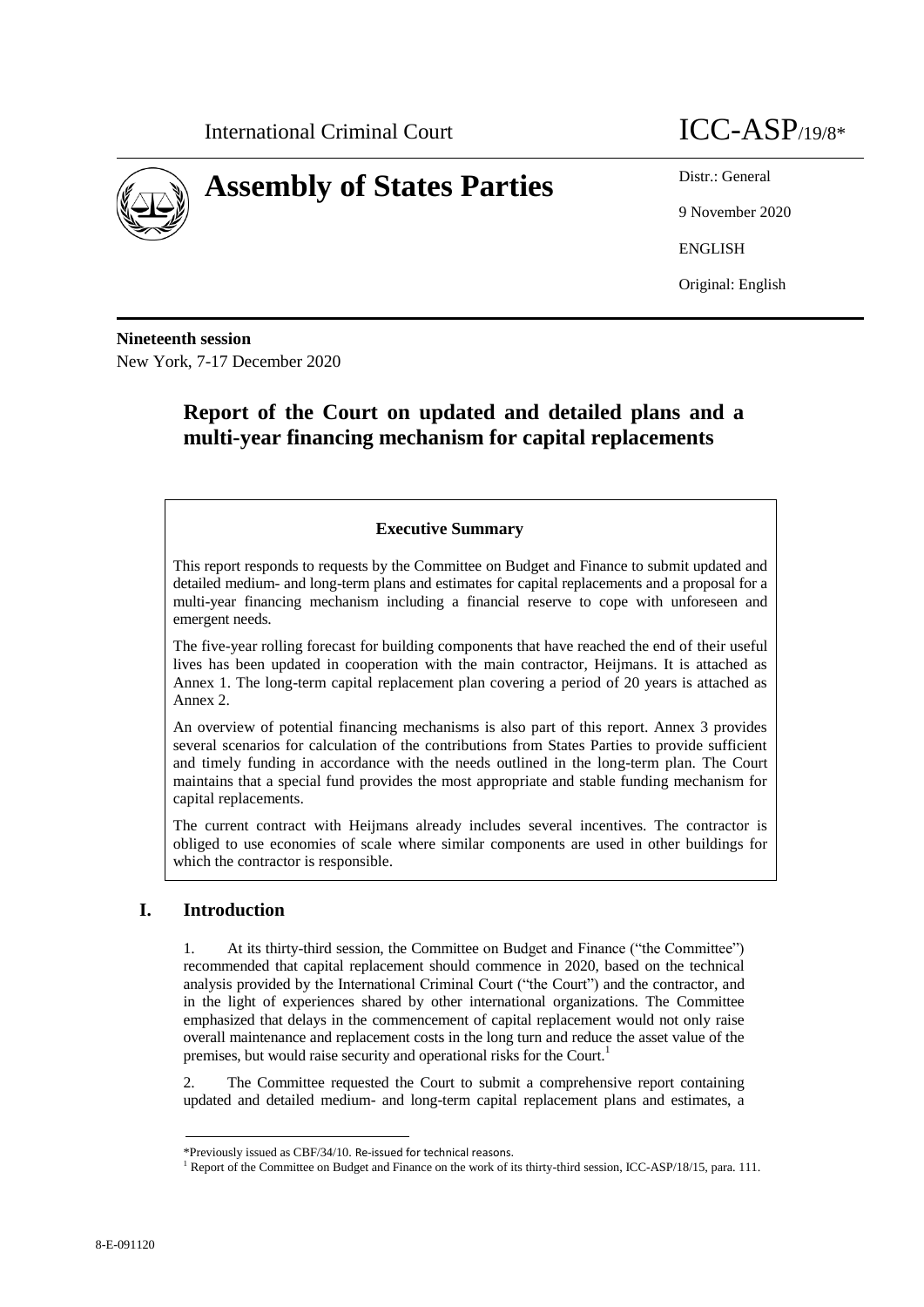proposal for a multi-year financing mechanism including a financial reserve to cope with unforeseen and emergent needs, and a possible mechanism to provide incentives to the contractor to lower costs through identifying more economical procurement taking advantage of technological progress and market conditions for review at its thirty-forth session.<sup>2</sup>

3. The Committee recommended to the Assembly of States Parties ("the Assembly") that a total amount of  $\epsilon$ 975 thousand be approved for 2020, requesting the Court to operate within this envelope and further decided that it would consider allocating the same amount for 2021, after having reviewed the medium- and long-term plans and cost estimates.<sup>3</sup>

4. The Assembly, at its eighteenth session, noted the recommendations of the Committee regarding maintenance and capital replacement for the premises of the Court, and approved the commencement of capital replacement at the level of  $E425$  thousand in 2020, while underlining the need to see maintenance and capital replacement in conjunction.<sup>4</sup>

5. Furthermore, the Assembly emphasized the need for the capital replacement to be fully justified and limited only to those elements which are absolutely necessary; requested the Court to ensure that all measures are taken to achieve savings and efficiencies, including using alternatives to capital replacement whenever possible, and invited the Court to submit a long-term plan and estimates for capital replacement in line with these principles. The Assembly further noted that any capital replacement needs arising in the foreseeable future should be financed within the scope of the regular budget process.

6. This report should be read as a continuation of reports CBF/32/10, CBF/31/2 and CBF/30/3, which are related to the funding and development of medium- and long-term cost projections for capital replacements.

## **II. Medium-term and long-term cost projections and funding plans for capital replacements**

#### **Medium-Term Plan**

7. As part of the aforementioned reports to the Committee, the Court has submitted several mid-term funding plans to project the costs of capital replacements at the permanent premises over the next five years on the basis of a rolling forecast.

8. In its report to the Committee entitled "Report of the Court on the development of medium-term and long-term cost projections for capital replacements and the inclusion of performance indicators in the new maintenance contract", <sup>6</sup> the Court provided an updated list and cost estimate of the building components that would require replacement between 2020 and 2024. In its earlier reports, the projection included the years 2018-2022 and 2019- 2023 respectively, on the basis of the proposal of the Court, as endorsed by the Committee, that the Court periodically present a five-year expenditure estimate along with an outlook on long-term plans.<sup>7</sup>

9. The new main contractor, Heijmans, in its role as a long-term partner of the Court under the close supervision of the Court's Facilities Management Unit (FMU) as contract manager, prepared its own estimates and updated the rolling forecast and capital replacement plan accordingly. The forecast covers the capital replacement of building components which will have reached the end of their useful lives and which are necessary to preserve the building's value and reliable operability. It also included some of the audiovisual technology for courtrooms and the conference cluster. As already reported, these capital replacement costs for building-related hardware and audio-visual technology for

<sup>2</sup> *Ibid*., para. 114.

<sup>3</sup> *Ibid*., para. 115.

<sup>4</sup> ICC-ASP/18/Res.1, section G. para 1.

<sup>5</sup> ICC-ASP/18/ Res.1, section G. paras 2 and 3.

<sup>6</sup> ICC-CBF/32/10.

 $<sup>7</sup>$  Report of the Committee on Budget and Finance on the work of its thirty-second session, ICC-ASP/18/5, para 77.</sup>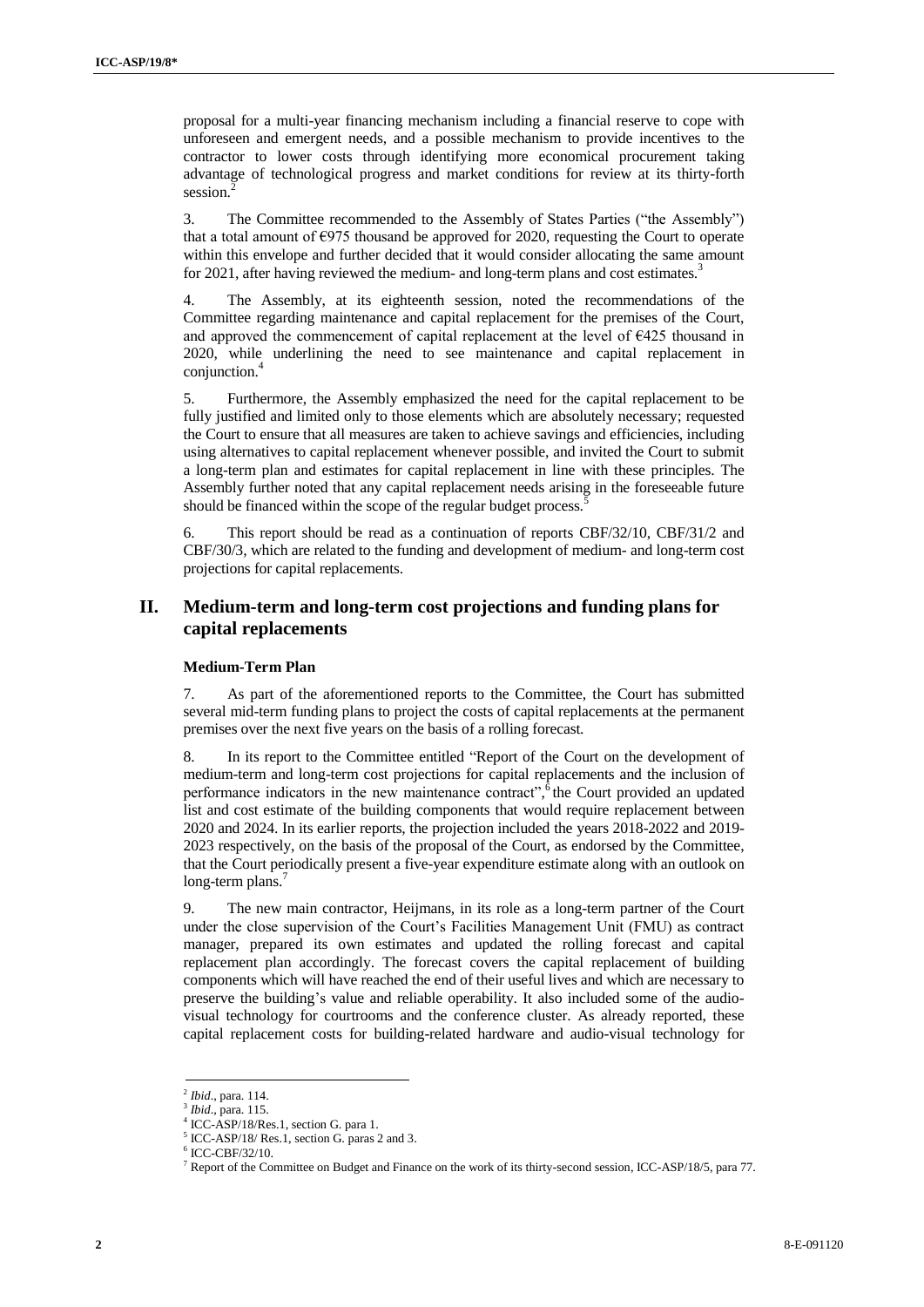courtrooms and the conference cluster are completely separate from the costs related to the five-year IT/IM strategy.

10. In cooperation with Heijmans, the Court has developed its new rolling five-year plan covering the building components that require replacement between the years 2021 and 2025, bearing in mind the need to keep the costs as low as possible and the level of resources approved for the first year of the capital replacement plan.

11. In order to establish the new five-year plan, a complete review of the building elements and their breakdown into their various sub-elements and components has been undertaken by FMU and the main contractor. The outlook of the new five-year plan has therefore been restructured following the now largely applicable Dutch standard for classification of building elements (NL/SfB Code). The new structure covers all building elements whereas the former submissions focused only on the areas where capital replacements in the respective years have been proposed. Both the five-year and the longterm plan therefore follow the same structure.

12. Furthermore, updated and recent information from the assessment of the various building elements undertaken by Heijmans has been used for the new five-year plan. As outlined in the terms of reference of the maintenance contract, shared with the Committee,<sup>8</sup> the main contractor is contractually obliged to undertake a yearly survey of changes in the condition of the building components. The process is coordinated by FMU in its capacity as the Court's contract managing entity.

13. The new five-year rolling forecast includes the replacement of building components that had been due for replacement in 2020 but not covered with the limited funds of €425 thousand as approved by the Assembly.

14. The guiding principle of the reprioritization has been that business disruptions at the Court are to be avoided. Therefore, the risks associated with the delay of the replacements have been considered. The Flexposure servers of the security management system responsible for the access system architecture, and key components of the external tourniquets and Uninterrupted Power Supply (UPS) components as part of the emergency power installation have been identified as priorities for replacement during 2020. Both the Court and Heijmans strongly recommend continuing with the replacement of the security system servers every six years.

#### **Long-Term Plan**

15. Heijmans has submitted a long-term plan with a horizon of 20 years which was proposed and envisaged as a realistic timescale.<sup>9</sup>

16. The priorities were set by the contractor in cooperation with and under the scrutiny of FMU, based on industry standards, information on the expected technical lifespans of the building components, the actual condition of the components and recommendations provided by the manufacturers of critical installations.

17. The contractor has recalled that any capital replacement plan is a dynamic document requiring permanent and consistent updates.

18. It can be observed that basically, higher costs for replacements ("spikes") can be expected every five years. In 2025, large parts of the lighting installations will require replacement. Furthermore, in 2025, parts of the safety installation, such as the smoke detection system and parts of the building management system will require replacement. In 2030, the air-handling units that are part of the air conditioning and ventilation system; the circulation pumps of the cooling system; the re-heaters of the heating circulation; large parts of the distribution boards of the electrical infrastructure; the fire alarm system module of the security and safety installations; and the electric air valves that are part of the building management facilities will require replacement. A larger spike is expected in 2035 when, after 20 years of use, the green roof including its substructure; part of the Court's emergency power infrastructure; relevant parts of the lighting infrastructure; and the sprinkler system

<sup>8</sup> ICC-CBF/32/10.

<sup>9</sup> *Idem*.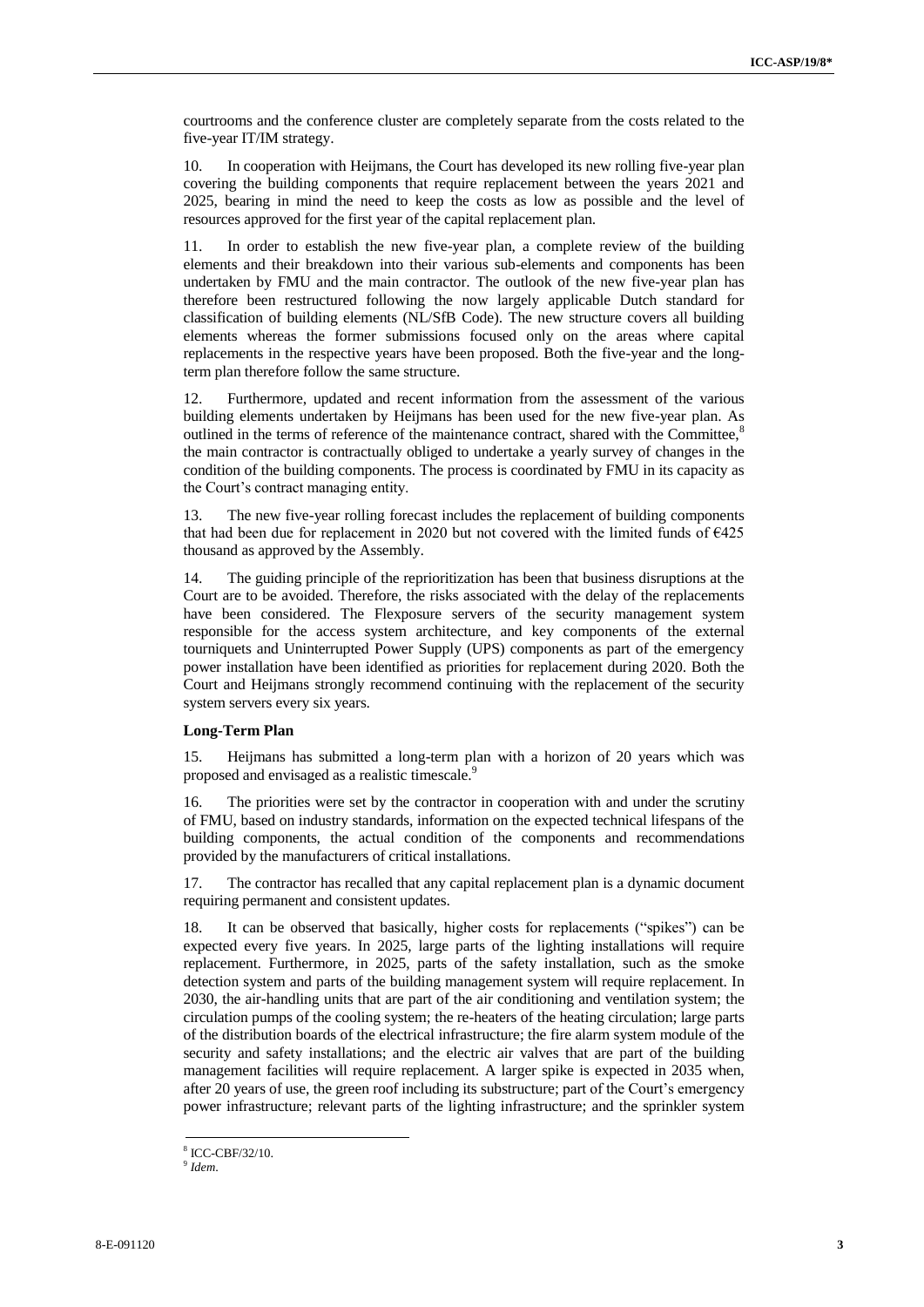will have reached the ends of their useful lives. By then, the server infrastructure of the building management system will need to be replaced again. At that point, it is expected that large parts of the Court's built-in furniture will be worn out and require replacement. Another spike will be expected in 2039/2040 when the floor and wall tiles will require replacement inside (ground floor and sanitary rooms) and outside (walkway next to the mirror pond) the building.

## **III. Multi-year financing mechanism**

19. Depending on the contractual arrangements between the Court and the main contractor, different funding mechanisms are available.

#### **Current contractual arrangements**

20. The current contract between the Court and Heijmans covers preventive maintenance $10$  in accordance with a contractually agreed and defined schedule of preventive activities (annual maintenance plan) against a fixed periodic fee, and corrective maintenance $1$ <sup>1</sup> with defined response and repair times depending on the criticality of the element concerned for the operations of the Court. The Court's Facilities Management Unit manages and controls the current contract with Heijmans and monitors its performance.

21. The contractor is also responsible for the development and yearly update of multiannual capital replacement plans indicating the expected duration of the useful lives of the various building components and the estimated costs for their replacement. These plans take the outcome of the annual condition assessment into account and the contractor's proposals are compiled in medium- and long-term plans, submitted to the Court. The implementation of the proposal is to be determined by the Court.

22. Under the current contractual arrangements, several financing models to fund longterm, capital replacement have been analysed. For reliable funding, a financial reserve is needed to cope with unforeseen and emergent requirements. The fund should always have a positive balance.

23. As further key parameters, the timely availability of the funds has been identified and that funding has to be sufficient to cover the capital replacement needs to avoid business disruptions and to avoid consequential damages due to unforeseen outages of building functions.

24. Index adjustments and interest rates used in these projections are inevitably subject to fluctuation and, therefore, should be taken as indicative parameters in this report.

25. The following funding models have been examined:

a) Scenario 1: Funding of capital replacements as part of the regular Programme Budget. A 2.6 per cent index adjustment that is constant during the 20 years of the duration of the long-term plan has been calculated under the assumptions of the calculation model. The average increase<sup>12</sup> of the construction cost of new residential buildings in the Netherlands since 2016 was used to calculate the index adjustment. Reference was also made to changes in the BDB index for maintenance of the technical installations for office buildings, which showed an average annual increase of 2.7 per cent. The total cost of capital replacements to be funded would be  $\epsilon$ 83.3 million over 20 years. The contributions would largely fluctuate between  $\epsilon$ 86 thousand and  $E27.5$  million. There would appear, therefore, to be a high risk that the required amounts will not be made available.

<sup>&</sup>lt;sup>10</sup> Preventive maintenance services are all services and measures aiming to ensure that elements of the building continue to function well, so that the building continues to fulfil its technical function and/or operational condition. These services include all maintenance, inspections and tests required by law, applicable regulations or by certifying organs.

<sup>&</sup>lt;sup>11</sup> Corrective maintenance services are all the maintenance and repair services organized and conducted after a defect, a disorder or a fault has manifested, as a result of which the element no longer fulfils the agreed functionality or quality. This can relate to technical, functional or aesthetic matters.

<sup>12</sup> EUROSTAT, 23.04.2020.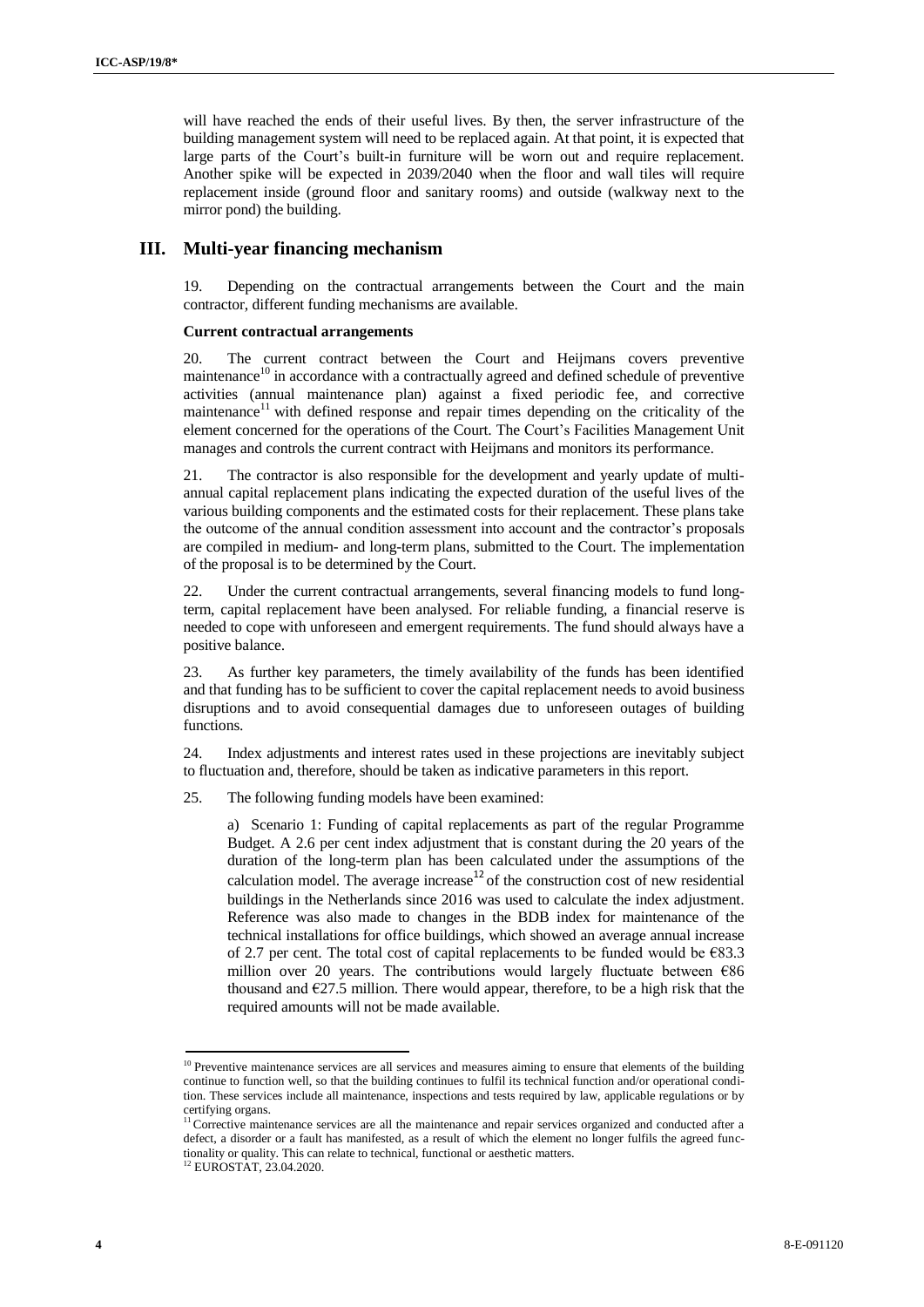b) Scenario 2: Regular annual contribution (annuity) This scenario assumed the creation of a fund to which States contribute a fixed annual instalment to cover capital replacement costs, with instalments being as uniform as possible throughout the entire funding period.An interest rate of 0.4 per cent was used to calculate the return on investment from the fund deposits. The selected rate is based on the 10 year average of the 12-month Euribor rate. The scenario assumed that the rate would remain stable over the entire period of 20 years.Assuming an interest rate of 0.4 per cent on fund deposits and an index adjustment of the capital replacement costs of 2.6 per cent as in scenario 1, the entire capital replacement cost could be funded with flat contributions of €4.2 million per year. Under these circumstances, the fund would always have a positive balance.

c) Scenario 3: Regular annual contribution (annuity, see above) plus additional onetime contributions every five years. This scenario assumed the creation of a fund in the same way as in scenario 2 but every five years, States would make an additional contribution so as to lower annuities during the regular years. Assuming the same interest rate on fund deposits as in scenario 2 and an index adjustment of the capital replacement costs as in the above scenarios, the entire capital replacement cost could be funded with flat contributions of  $\epsilon$ 3.0 million per year and additional contributions every 5 years of  $66.0$  million. Under these circumstances, the fund would always have a positive balance.

d) Scenario 4: Staged annual contributions (annuity stable for 5 years). This scenario also assumed the creation of a fund in the same way as in scenario 2 but annual instalments would be fixed for only five years to cover capital replacement costs up to the next spike. They would then be increased or decreased in accordance with funding needs to cover capital replacement costs. Assuming the same interest rate on fund deposits and an index adjustment of the capital replacement costs as in the above scenarios, the regular annuity should be set at  $\epsilon$ 2.3 million for the years 2021 – 2025,  $\epsilon$ 3.35 million for the years 2026 – 2030,  $\epsilon$ 7.0 million for the years 2031 – 2035 and  $63.95$  million for the years 2036 – 2040 to ensure that the fund retains a positive balance.

26. According to a survey of member organizations of the Inter-Agency Network of Facilities Managers (INFM) undertaken in advance of the last annual INFM conference in Brussels to determine best practices regarding capital replacement funding, 80 per cent of the organizations participating in the survey fund capital replacements separately from their regular budgets. One third of these organizations have established a special capital replacement fund.<sup>13</sup>

27. Based on current market practices and trends in solutions adopted by international public sector organizations, the Court continues to advocate the establishment of a capital replacement fund as a mechanism to cope with the funding requirements for the replacement of aging building components. This solution represents the most cost-efficient approach but also entails a degree of complexity, such as the establishment of a new framework to ensure effective funds management and the acceptance of some investment risks.

#### **Alternative contract and cooperation models**

28. The Court could explore alternative contractual arrangements to further integrate maintenance and capital replacement programmes into one contract. This approach may potentially carry some benefits compared to the current business model: (a) increased predictability of the annual costs (fixed costs with adjustments reflecting price indexation or, alternatively, fluctuating cost based on a contractually agreed schedule); (b) avoidance of any fund management issues and risks for the Court through the integration of financing elements; and (c) allocation of operational and performance risks between the Court and the main contractor as part of a performance-based contract structure that stipulates an increased risk transfer from the Court to the service supplier. In turn, it is expected that the Court will have to compensate for a premium to transfer

<sup>13</sup> ICC-CBF/33/8.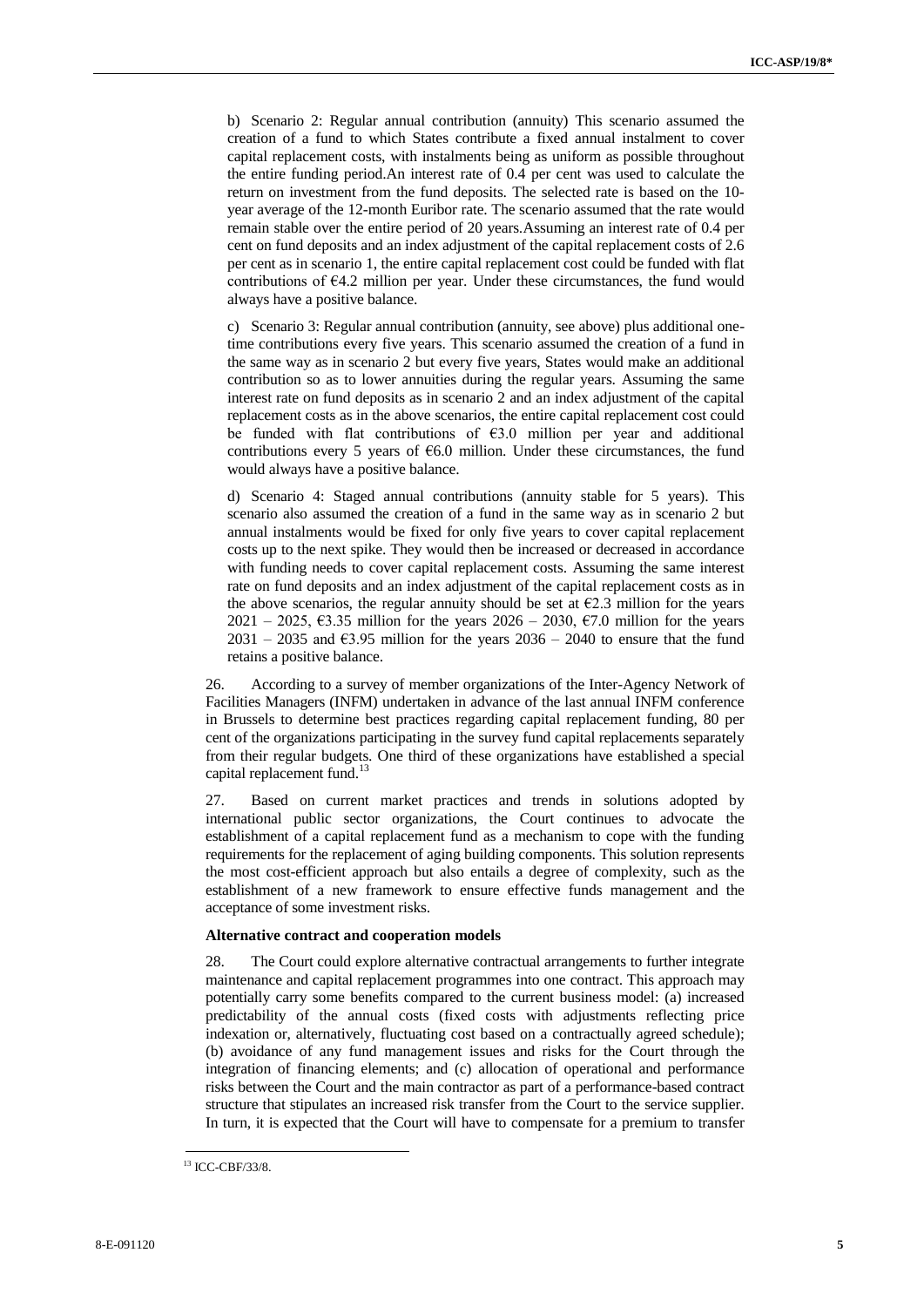defined financial and operational risks of both programmes to the main contractor. As is always the case, the Court will ensure that best value for money is achieved through a competitive process.

29. Should this approach be of interest to the Committee, the Court will endeavour to further develop this alternative solution.

## **IV. Incentives to the contractor to identify more economical procurement**

30. The maintenance contract in place with Heijmans includes several Key Performance Indicators (KPIs) to measure its performance and to incentivize its efforts.

31. The KPIs and the terms of reference have been shared with the Committee as an annex to report CBF/32/10.

32. The contract does not include bonuses but does include penalties in the event that the performance goals are not reached. The contract model instructs the contractor to act promptly and with foresight. Penalties apply if the contractor does not carry out repairs of certain critical installations in good time or if parts or the entirety of the facilities are not functional. These control elements offer the contractor the incentive to build up organization and responsiveness according to the requirements of the contract, and ultimately ensure that the core goals of the organization simultaneously reflect the core goals of the contractor.

33. The contractor procures services based on an open book approach whereby all offers from subcontractors and materials are fully available for scrutiny by the Court. That said, for some services, single-source subcontractors will have to be used due to the unavailability of alternatives.

34. The contractor is obliged to use economies of scale where similar components are used in other buildings for which it is responsible.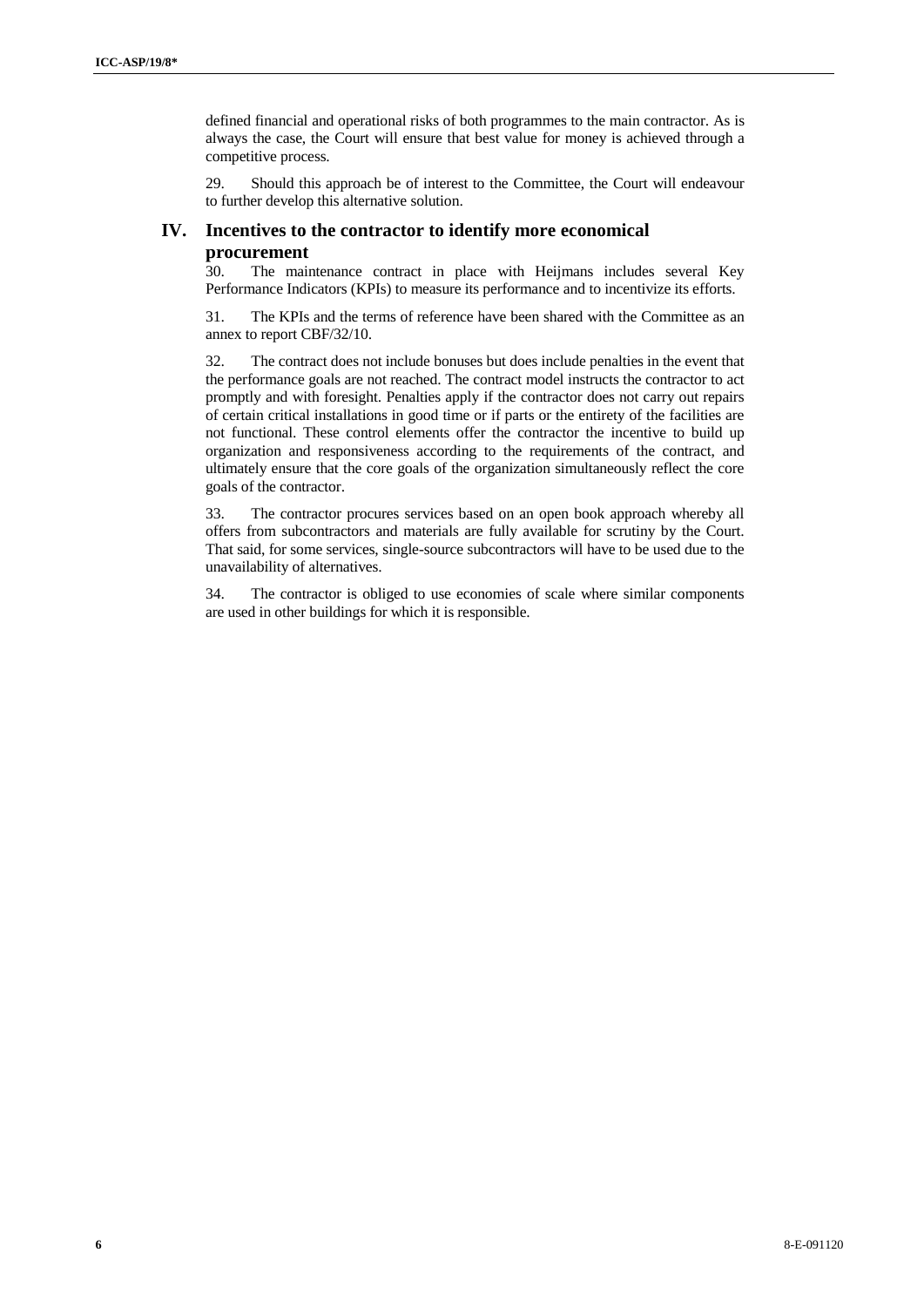## **Annex 1**

## **Five-Year Plan (2021-2025)**

This five-year plan shows the projected costs for capital replacements at the permanent premises based on the estimates of the new main contractor. It is underpinned by technical expertise and up-to-date information on the actual performance of the materials that make up the various building components.

a) A complete review of the building elements and their breakdown into their various sub-elements and components has been undertaken prior to the establishment of the new five-year plan. Its structure follows, to a large extent, the Dutch standards applicable to the classification of building elements (NL/SfB Code).

The new structure deviates from the former submissions that focused mainly on the areas where capital replacements in the respective years have been proposed. This new structure has the advantage of aligning both the five-year and the long-term plans, ensuring consistent presentation.

The new five-year plan incorporates further changes that were necessary based on the outcome of the annual condition survey undertaken by Heijmans.

Furthermore, recent feedback and information from subcontractors in charge of the maintenance of critical installation groups and manufacturers of several building components has been incorporated.

b) As a result of the Assembly's reduction in the proposed budget for capital replacements in 2020 to  $\epsilon$ 425 thousand, a prioritization exercise was undertaken to identify those essential elements that will be replaced in 2020 within the scope of the limited allotment. Any risks identified arising out of the Court's inability to complete the 2020 capital replacements will be entered into the Court's riskregister.

c) The current review of building components has led to the following reprioritized recommendations for capital replacements between 2020 and 2025.

d) As a precondition to the prioritization, it was necessary to once again review the proposed capital replacements for 2020. Therefore, contrary to previous submissions, the following table still includes the year 2020 but is based on the new structure and contains updated information. It therefore represents, initially, a six-year plan.

e) After reprioritizing the replacements for 2020 in line with the allotment of  $E$ 425 thousand for this year, and with the aim of limiting operational risks for the Court to the extent possible, the following components are proposed for replacement during the years 2021 to 2025.

f) The risks associated with delay in replacement have been considered and the Flexposure servers of the security management system responsible for the access system architecture have been identified as being the top priority for replacement during 2020, together with key components of the external tourniquets and the Uninterrupted Power Supplies (UPS) that are part of the Court's emergency power infrastructure. The contractor has clarified that the manufacturers strongly recommend continuing with replacement of the security system servers at least every six years.

| Table 1: Updated Five-Year Plan Capital Replacement 2021 – 2025 (incl. allotment for 2020) |  |  |
|--------------------------------------------------------------------------------------------|--|--|
|                                                                                            |  |  |

| Five-Year Plan Capital Replacement<br>$2021 - 2025$ (incl. allotment for 2020) |         | Cash flow 2020 prices                       |            |         |         |         |          |  |  |  |  |  |  |
|--------------------------------------------------------------------------------|---------|---------------------------------------------|------------|---------|---------|---------|----------|--|--|--|--|--|--|
| <b>Building Components for Replacement</b>                                     | 2020    | 2022<br>2024<br>2021<br>2023<br>2025<br>Sum |            |         |         |         |          |  |  |  |  |  |  |
| <b>Building Envelope</b>                                                       | €27,000 | £191,364                                    | $\epsilon$ | €87,360 | €38,280 | €97.020 | 6441.024 |  |  |  |  |  |  |
| <b>Building Structure</b>                                                      | €-      | €19.536                                     | $\epsilon$ | €-      | 63,276  | E2,400  | E25,212  |  |  |  |  |  |  |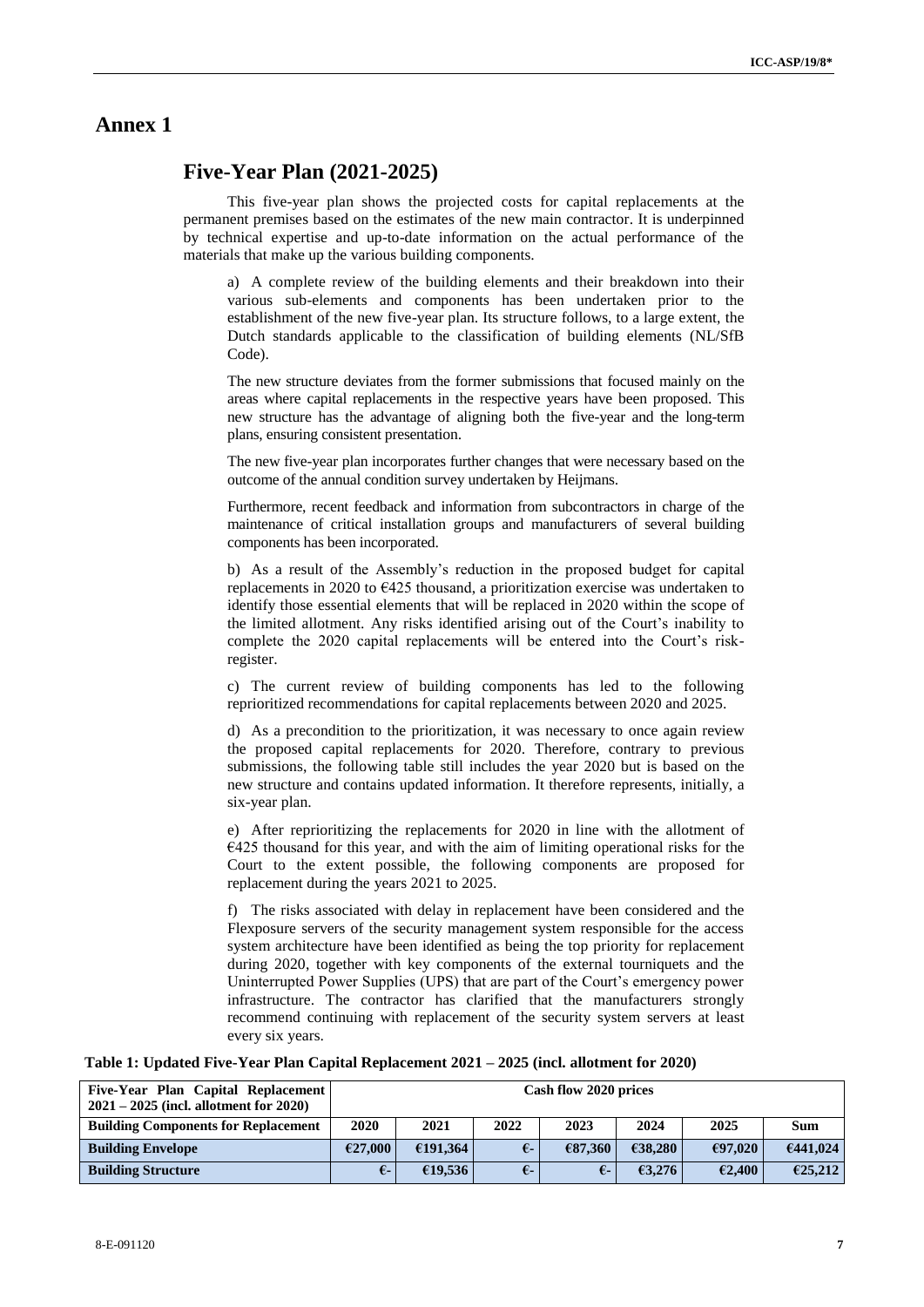| <b>Finishes and Surfaces</b>                 | $\epsilon$   | €102,932   | €68,886    | €75,654      | €68,886    | €245.586   | €561,943   |
|----------------------------------------------|--------------|------------|------------|--------------|------------|------------|------------|
| <b>Mechanical and Plumbing</b>               | $\epsilon$   | £129,720   | €8.400     | €156,000     | $\epsilon$ | €240,000   | €534,120   |
| <b>Electrical and Security Installations</b> | €398,000     | €688,002   | £522.708   | €1,088,136   | €1,416     | €5,737,176 | €8,435,438 |
| <b>Fixtures and Fittings</b>                 | $\epsilon$ - | €87,120    | €5.040     | 62,520       | €12,600    | €105.960   | €213,240   |
| Landscape                                    | €-           | €103,380   | $\epsilon$ | $\epsilon$ - | €38,400    | €320.640   | €462,420   |
| <b>ICT Hardware and AV Technology</b>        | $\epsilon$   | €153,800   | $\epsilon$ | $\epsilon$   | $\epsilon$ | $\epsilon$ | €153,800   |
| <b>TOTAL</b>                                 | €425,000     | €1,475,854 | €605,034   | €1,409,670   | €162,858   | €6,748,782 | €10,827,19 |

The components shown in the above tables are:

### **A. Building Envelope**

### **Facade and External Walls**

While the lifespan of the entire facade will far exceed the current five-year plan, the contractor strongly recommends preserving the condition of the facade by replacing damaged seals immediately in conjunction with a special cleaning exercise during which all dirt between seals and structure will be removed. The proposal refers to the request of the Assembly<sup>14</sup> to use alternatives to capital replacement whenever possible. By investing in these limited replacement efforts, the useful life of the facade can be extended and its structural integrity and function maintained.

#### **External Doors and Windows**

This section includes the replacement of components of the speed gates providing vehicular access to the premises, and of the tourniquet doors providing pedestrian access to the secure areas of the Court's premises. Sensors, brakes and motors require timely replacement.

#### **Roofs**

Roof hatches manufactured from coated metal require timely replacement to maintain the integrity of the installation.

## **B. Building Structure**

#### **Internal Walls, Stairs, Balustrades and Railings and Internal Doors**

It was observed that several internal wall plinths require replacement to maintain the function and structural integrity of the respective walls. Joints connecting prefabricated stairs to the main building structure require replacement. Sliding doors and folding partitions have been installed at several locations in the premises, such as in the conference cluster. They are held and supported by a railing system. The holders require timely replacement.

## **C. Finishes and Surfaces**

#### **Ceilings**

Parts of the lamella ceilings that are widely used throughout the premises require replacement in 2025.

The Court's major internal traffic routes are equipped with smoke curtains to create smoke compartments in the event of a fire. The batteries that are used to power the motors of the curtains require replacement.

### **Floors**

Carpet tiles are used as floor finishing on all office floors. Provision has been made to replace 10 per cent of the carpet tiles every year starting in 2022, focusing firstly

<sup>&</sup>lt;sup>14</sup> ICC-ASP/18/ Res.1, section G. para 2.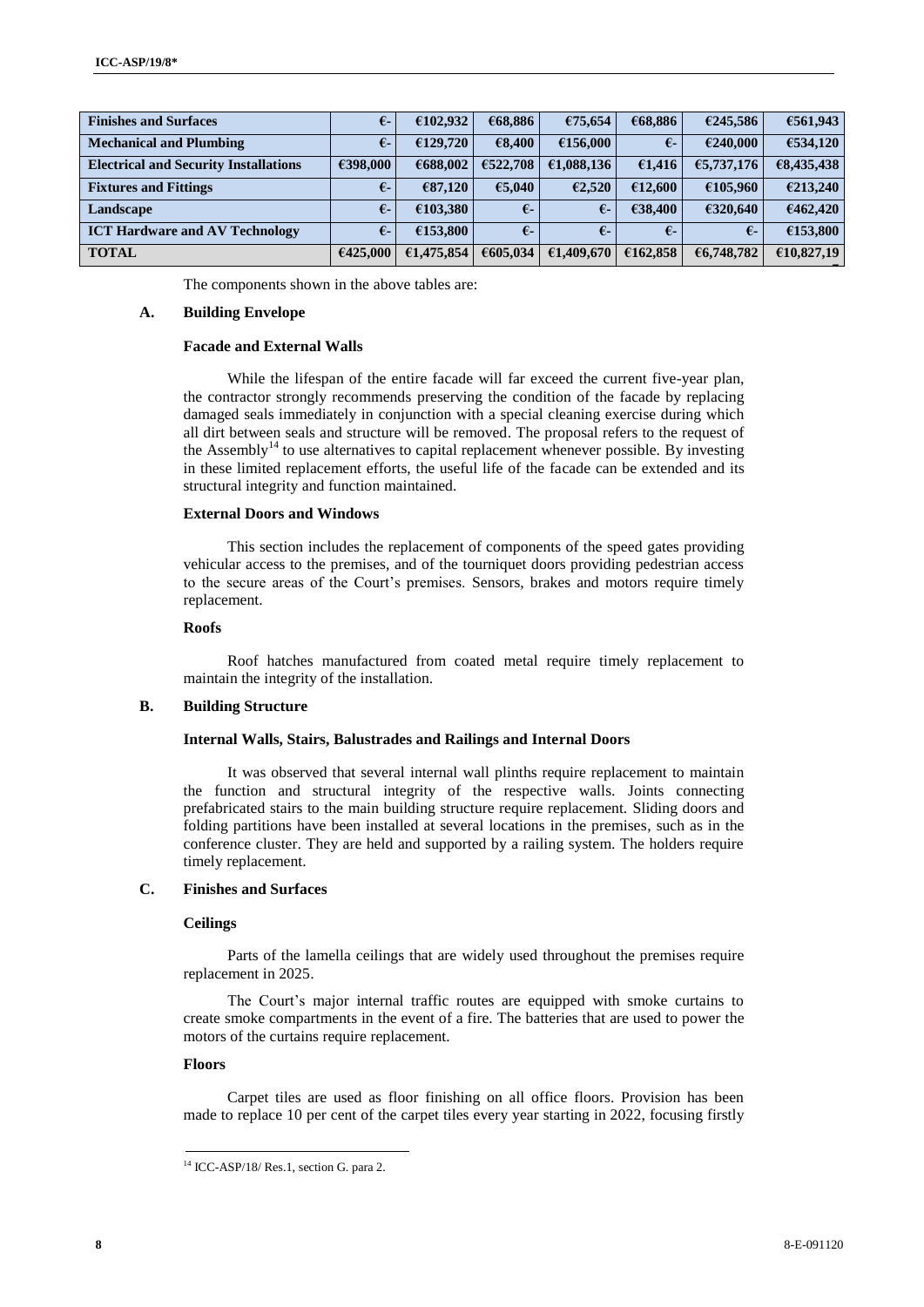on high-traffic areas, such as corridors, meeting and conference rooms, and on heavily used offices.

Furthermore, in 2021, floor tile joints in several locations on the ground floor and in the basement require replacement to prevent surface damage and higher consequential costs.

## **Internal Wall Finishes**

The same applies to wall tiles at several locations, in particular in the sanitary rooms.

#### **D. Mechanical and Plumbing**

#### **Air Conditioning and Ventilation**

The bearings of the air handling unit fans installed on several floors of the building require replacement after 10 years of use.

#### **Cooling Distribution**

Several circulation pumps run 24/7 and require replacement as they will have reached the end of their lifespans in terms of operating hours.

Sensors, actuators and valves in the data cooling system in the technical control rooms for the audio-visual technology and in the main equipment rooms require replacement to maintain full operability.

#### **Monitoring HVAC**

The room temperature sensors that are installed in all rooms of the building require replacement after 10 years of use. The same applies to the Dwyer CO2 transmitter (sensors with an electrical transmission output to indicate a difference between two pressures) in the heating and ventilation system.

#### **Water Supply**

The main components of the hydrophoric installation (air conditioners for technological rooms) require periodic replacement.

#### **E. Electrical and Security Installations**

#### **Communication Systems**

The Court's intercoms installed at all access doors require a regular software update to maintain the operational reliability of the system.

#### **Electrical Infrastructure**

Core elements of the power generator require replacement after ten years of use in order to allow the generator to reach its full lifespan of approximately 40 years.

The permanent premises are equipped with several uninterrupted power supply (UPS) systems located throughout the building. Replacement of the batteries of the UPS systems in the Main Equipment Room and Satellite Equipment Rooms after six years of uninterrupted use is necessary to maintain their functionality as, in accordance with their product specifications, they will have exceeded their performance cycle by then. Without such replacement, the secure UPS of the Court's main technical building equipment, such as security control room equipment, cameras, access control and, in particular, the technical equipment in all courtrooms, could not be guaranteed. This would have an immediate effect on the Court's operations.

The uninterrupted power supply installation has several fans to cool the installation. These fans need to be replaced every six years to prevent failure of the installation. This replacement is strongly recommended by the supplier of the uninterrupted power supply.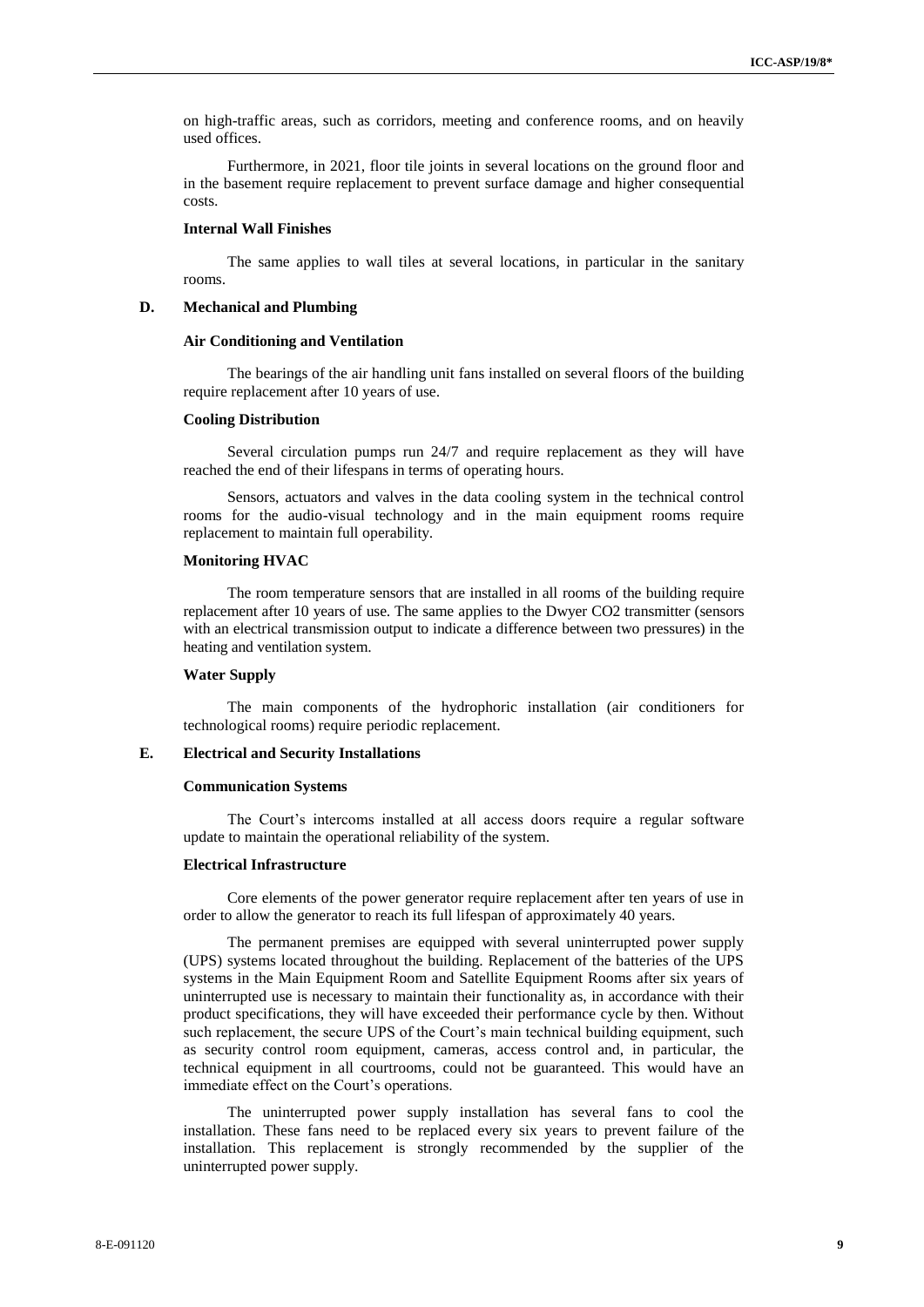### **Lighting**

Lighting and light pole fixtures require replacement after ten years of use.

#### **Security and Safety installations**

Several internal access control mechanisms exist at the permanent premises, in line with internal security requirements and limited access rights for certain user groups. Replacement of the most frequently used locks and biometric hand scanners at the external and internal access control doors is required after seven years of use, as the risk of failure will increase drastically after that time. Failure will immediately affect the Court's operations and lead to higher operational costs on top of the additional repair cost. The need for this replacement is determined on the basis of the Court's own experience with such systems. Focusing on the most frequently used components is a best practice model.

The aspiration system for smoke detection is a critical installation group at the Court's premises and is an important part of the fire safety installations. It therefore requires replacement as recommended by the manufacturer upon completion of ten years of operation.

The electroacoustic broadcasting and evacuation system is part of the fire safety and emergency installations at the Court's headquarters. To maintain building safety in accordance with the host State's regulations, the system requires replacement after eight years of use.

The burglary system that is an important part of the security installations requires replacement after ten years of use.

The batteries of the Security Management System (SMS) extender require replacement.

Fire extinguishers, fire hose reels and fire dampers require timely replacement during the five-year term.

The SMS integrates all security technologies at the permanent premises, such as access control and management, surveillance and detection systems. SMS will require replacement of several hardware components after five, latest after six years of uninterrupted, 24/7 use. Such replacement is in accordance with industry standards and strongly recommended by the system supplier in consideration of the system's expected useful life. The Flexposure servers have been identified as the most critical parts to be replaced during 2020 as they manage the access system. Replacement of the video servers will be delayed to 2021.

The replacement of the monitors and video wall in the security control room is staggered over several years.

Furthermore, the replacement cost includes core network switches of the security installations in the Main Equipment Room which will have reached their maximum operating hours, considering their uninterrupted, permanent operation.

The sprinkler system valves will require replacement towards the end of the term of the five-year plan.

The thermal PTZ Cameras (Pan-Tilt-Zoom) require replacement in 2025.

### **Elevators**

The batteries of the emergency lighting in all elevators need to be replaced every five years. This replacement is important to achieve the lifespan and to guarantee the autonomy of the installation. Defective batteries can decrease the lifespan of the installation. This replacement is in line with industry standards.

#### **Building Management System (BMS)**

The building management system is composed of a main server and several sub-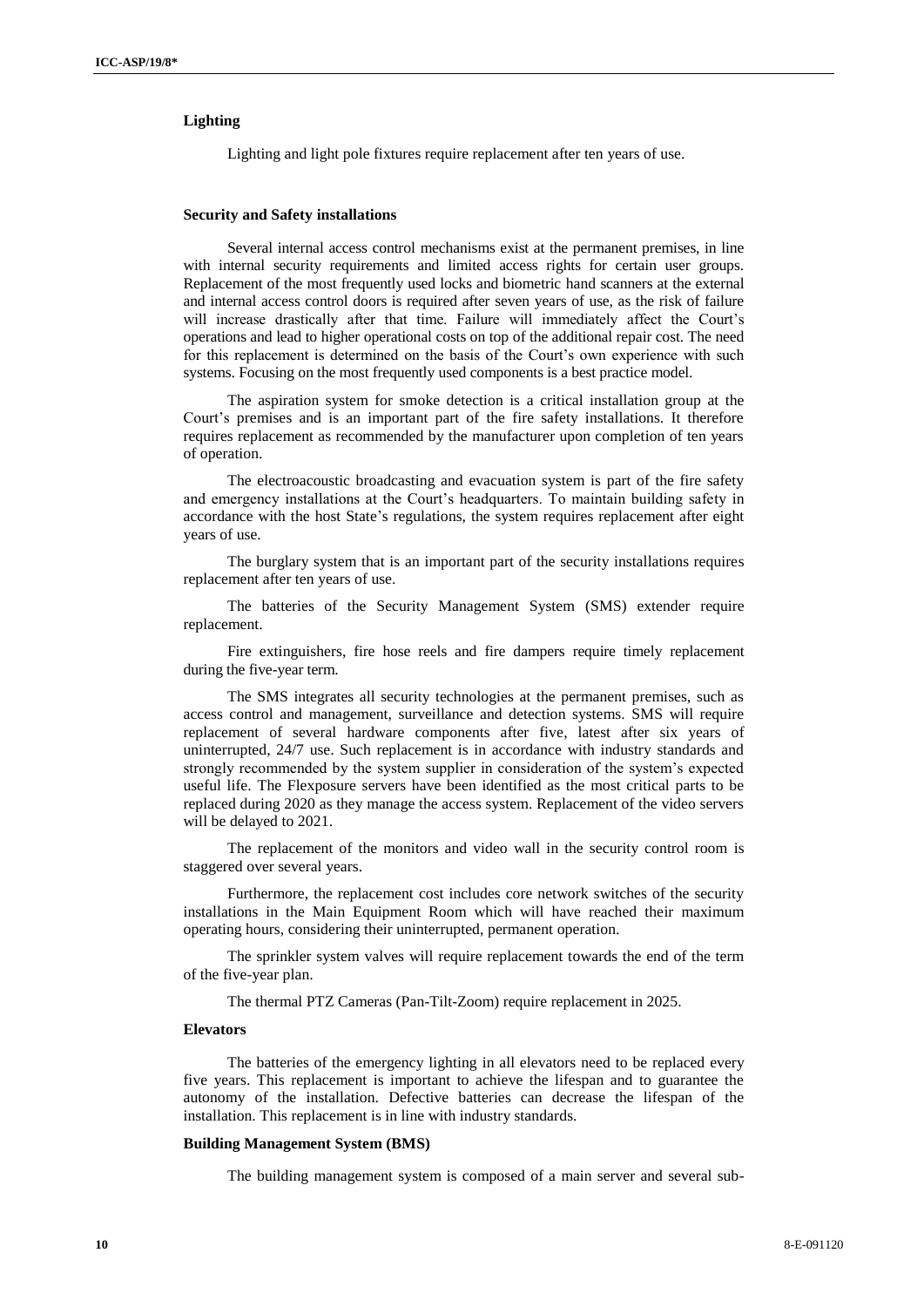servers. It is used to control and monitor mechanical and electrical equipment, such as the heating and ventilation system, the lighting system and elevators. It is essential for the functioning of building technology. According to industry standards and the advice of the system supplier, the BMS requires replacement of its server infrastructure after five, maximum six years of uninterrupted operation. Upon the replacement of the server, a comprehensive system software update will be undertaken. The same applies to monitors in the technical control room which run 24/7, as they will have exceeded their lifetime operating hours according to their product specifications. Such replacement, together with comprehensive system software upgrades, is a precondition for continued operational reliability. Failure to make such replacements would result in a significant increase in the risk of disruption and in higher costs for ad hoc repairs. Failure of the BMS would affect the general operability of the Court's premises.

The identified replacements for 2025 include the BMS cabinets on the floors that contain the relevant active components of the system and the system's field devices, such as sensors.

## **F. Fixtures and Fittings**

#### **Facade Maintenance Installations**

The cables of the facade maintenance installations are exposed to the elements and need to be replaced every six to nine years. The replacement comprises replacement of the catching device, control power, control unit, facade rollers, power cable, relays, steel cables, switch, wheel pots and the revision of cable entry lugs, driving engines, lifting engine, and obstacle bracket.

#### **Sanitary Provisions**

The usual lifespan of the sinks, toilets and the urinals is ten years. The supplier strongly recommends that the elements be replaced accordingly.

## **G. Landscape**

#### **Security Systems (Outdoor)**

Because of constant exposure to environmental factors such as wind, rain, salt and sand, some of the external surveillance cameras will be replaced after ten years of uninterrupted use. The Court has already been operating such systems for a long period. This provision is based on that experience and is strongly supported by system suppliers.

#### **Physical Security Perimeter (Outdoor)**

The supplier advises a revision of the hydraulics and power packs of the mechanical traffic bollards that prevent unauthorized vehicular access. These are essential parts of the building's security system.

#### **Technical Installations (Outdoor)**

Sand filters and the electrolyte filters in the mirror pond will need regular replacement in order to keep the system operational.

### **H. ICT hardware and audio-visual (AV) technology in courtrooms and the conference cluster**

Some of the ICT hardware components of courtroom AV systems will require replacement during the term of the five-year plan. In particular, it will be necessary to replace cameras, microphones and other AV equipment in the courtrooms and conference cluster, including the AV director and interpretation booths.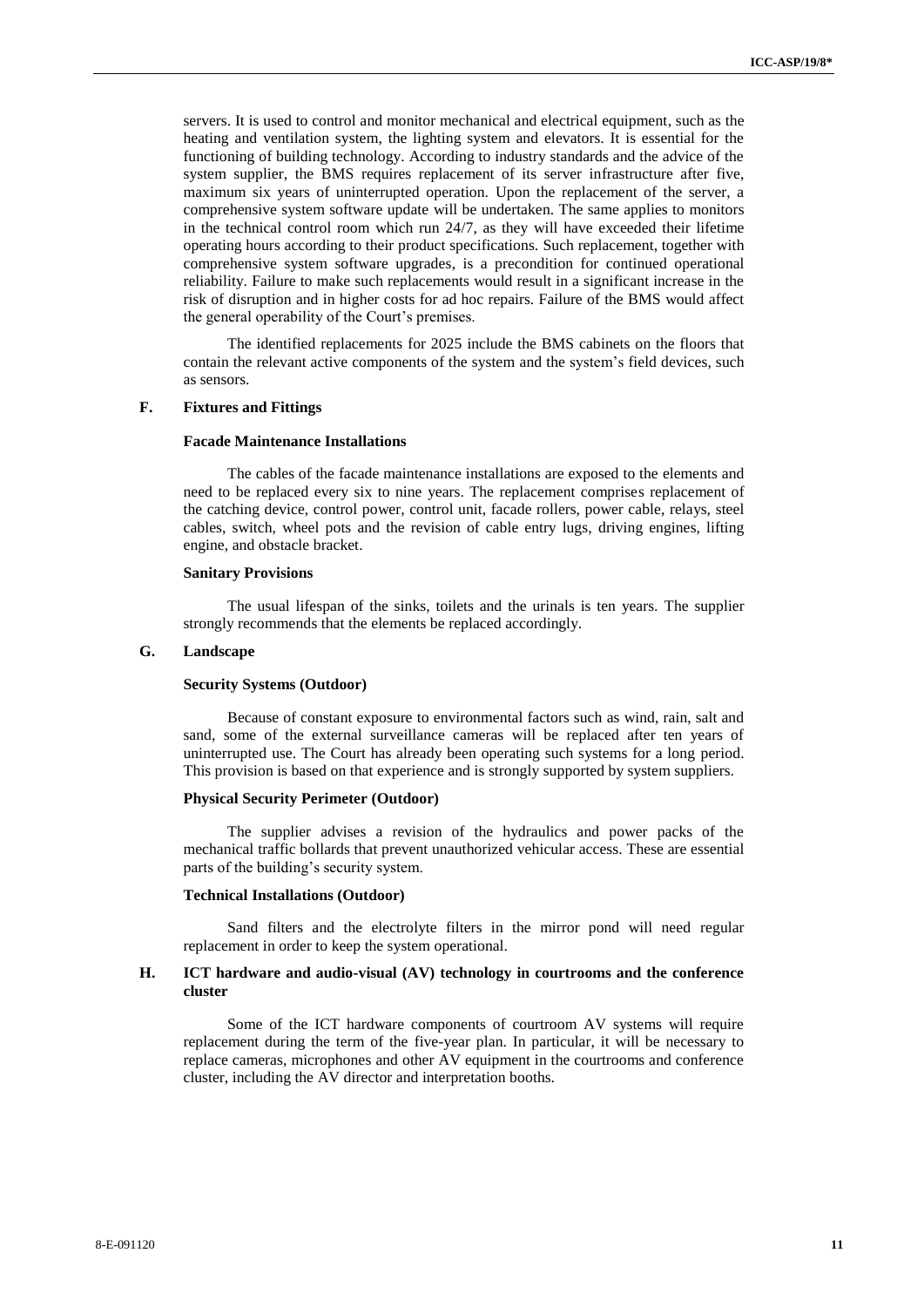## **Annex 2**

## **Long-Term Plan (2021-2040)**

The long-term plan shows the projected costs for capital replacements at the permanent premises, based on the estimates of the main contractor, Heijmans, over a period of 20 years starting in 2021 and ending in 2040.

a) The submitted long-term plan covers a horizon of 20 years as this timescale provides a realistic picture of the likely changes in the condition of the building's components, and consequently their expected useful lifespan.

b) Any longer timescale will run the risk of being an academic exercise only, as the specific features of the building and the performance of the relevant building component at any given time thereafter cannot be taken into account.

c) The contractor has drawn on its experience with comparable buildings in the Netherlands, including buildings that are used by other international organizations. It draws in particular on its experience with the technical lifespans of technical building components and relevant industry standards. Feedback received and recommendations provided by the manufacturers of the building components have been carefully integrated, where appropriate.

d) The long-term plan is a living document that requires updates on a regular basis. In accordance with the contract in place, the contractor is obliged to update the long-term plan once per year.

e) The structure of the long-term plan, like the five-year plan, follows the Dutch standards for the classification of building elements (NL/SfB Code).

f) Large capital replacement cost "spikes" are expected every five years. While during the first four years, costs vary between  $\epsilon$ 160 thousand and  $\epsilon$ 1.5 million, the first "spike" rises to almost  $6.75$  million in the fifth year (2025). This trend continues in the next five years. While costs fluctuate between  $\epsilon$ 70 thousand and €4.6 million between 2026 and 2029, they will reach a new high in 2030 of €7.3 million. There will be an absolute high point in this timescale of the long-term plan after 20 years of operation as in 2035, the expected cost for capital replacements will be  $\epsilon$ 18.7 million. The next high point will be in 2039/2040, and will amount to  $\epsilon$ 6.0 million and  $\epsilon$ 4.7 million respectively in these two years.

g) The below tables show the cash flow over the years 2021 to 2040 at 2020 prices, meaning that no index adjustment or inflation compensation is included in the figures.

h) The total expected investment for capital investment from 2021 to 2040 will therefore be  $E60.2$  million (at 2020 prices).

**Table 2: Long-Term Plan Capital Replacement 2021 – 2030 (cash flow at 2020 prices)**

| <b>Building Components for Replacement</b>   | 2021       | 2022          | 2023       | 2024     | 2025       | 2026     | 2027       | 2028    | 2029     | 2030       | Sub-total   |
|----------------------------------------------|------------|---------------|------------|----------|------------|----------|------------|---------|----------|------------|-------------|
| <b>Building Envelope</b>                     | 191,364€   | 0€            | 87,360€    | 38,280€  | 97,020€    | 24.000€  | 417,677€   | 0€      | 24,000€  | 3,000€     | 882,701€    |
| <b>Building Structure</b>                    | 19.536€    | 0€            | 0€         | 3.276€   | 2.400€     | 0€       | 1,270,619€ | 0€      | 0€       | 5.676€     | 1,301,507€  |
| <b>Finishes and Surfaces</b>                 | 102.932€   | 68.886€       | 75,654€    | 68.886€  | 245,586€   | 68.886€  | 1,298,847€ | 68.886€ | 68,886€  | 80.766€    | 2,148,213€  |
| <b>Mechanical and Plumbing</b>               | 129.720€   | 8,400€        | 156,000€   | 0€       | 240,000€   | 900€     | 391,020€   | 0€      | 8.400€   | 3,234,690€ | 4,169,130€  |
| <b>Electrical and Security Installations</b> | 688,002€   | 522,708€      | 1,088,136€ | 1,416€   | 5,737,176€ | 529,416€ | 934,976€   | 1,416€  | 522,708€ | 3,513,144€ | 13,539,098€ |
| <b>Fixtures and Fittings</b>                 | 87.120€    | 5.040€        | 2,520€     | 12,600€  | 105,960€   | 0€       | 99.586€    | 0€      | 7,560€   | 352.380€   | 672,766€    |
| Landscape                                    | 103,380€   | 0€            | 0€         | 38,400€  | 320,640€   | 0€       | 182,466€   | 0€      | 0€       | 140,160€   | 785,046€    |
| <b>ICT Hardware and AV Technology</b>        | 153,800€   | 0€            | 0€         | 0€       | 0€         | 153,800€ | 0€         | 0€      | 0€       | O€         | 307,600€    |
| <b>TOTAL</b>                                 | 1.475.854€ | $605.034 \in$ | 1.409.670€ | 162,858€ | 6.748.782€ | 777.002€ | 4,595,191€ | 70.302€ | 631,554€ | 7,329,816€ | 23,806,061€ |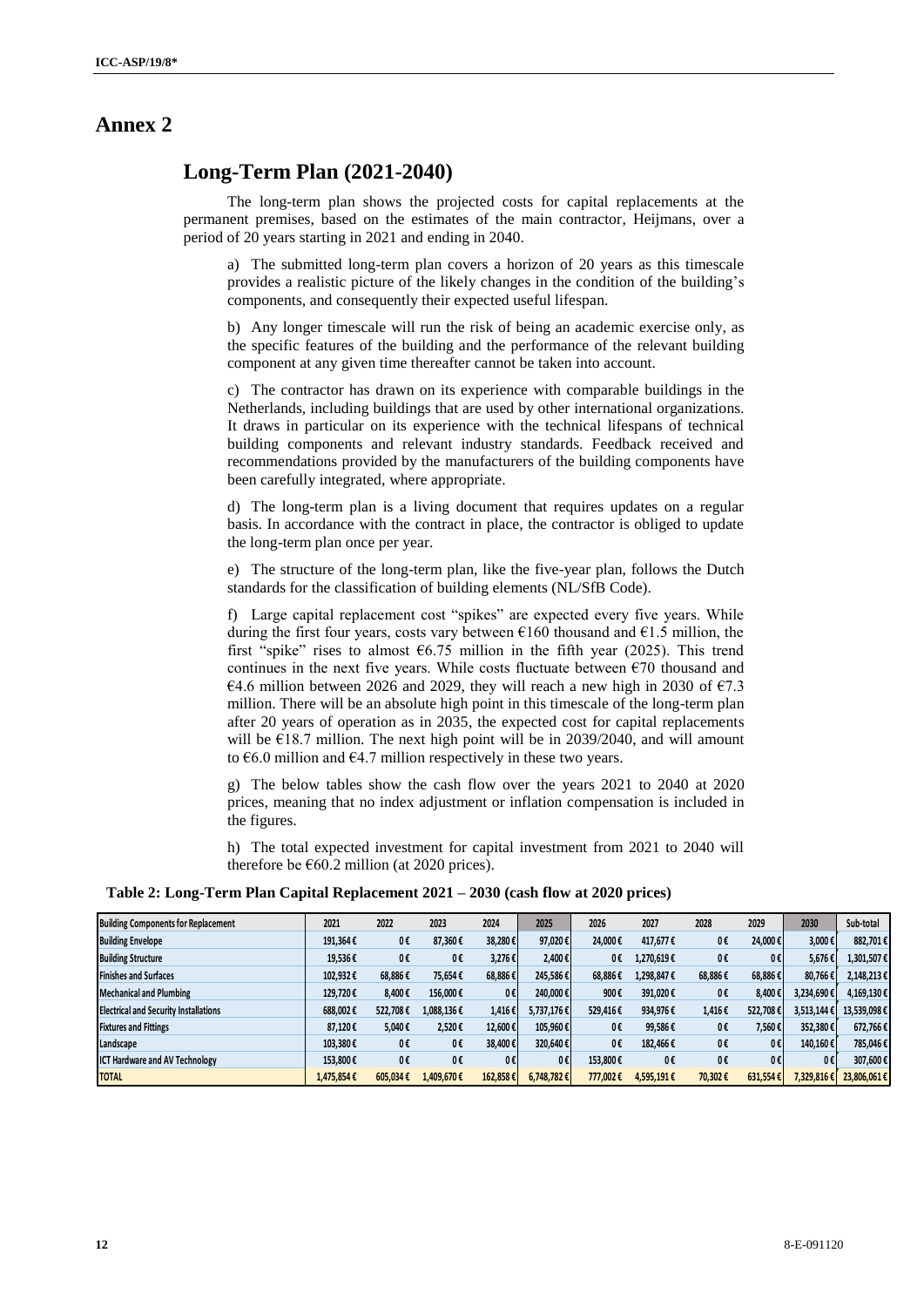| <b>Building Components for Replacement</b>   | 2031       | 2032     | 2033       | 2034    | 2035        | 2036     | 2037    | 2038     | 2039            | 2040       | <b>Grand Total</b> |
|----------------------------------------------|------------|----------|------------|---------|-------------|----------|---------|----------|-----------------|------------|--------------------|
| <b>Building Envelope</b>                     | 63.360€    | 24.000€  | 2,060,064€ | $0 \in$ | 4,543,920€  | 0€       | 0€      | 24.000€  | 481.037€        | 3,000€     | 8,082,082€         |
| <b>Building Structure</b>                    | 0€         | 0€       | 447.803€   | 0€      | 71.400€     | 3.276€   | 0€      | 0€       | 1,270,619€      | 2,400€     | 3,097,004€         |
| <b>Finishes and Surfaces</b>                 | 75.654€    | 68,886€  | 318,090€   | 68.886€ | 252.354€    | 68.886€  | 68,886€ | 68,886€  | 1,433,223€      | 2,889,318€ | 7,461,281€         |
| <b>Mechanical and Plumbing</b>               | 156.000€   | 0€       | 79,020€    | 0€      | 1,102,260€  | 8,400€   | 0€      | 0€       | 547,020€        | 50.700€    | 6,112,530€         |
| <b>Electrical and Security Installations</b> | 1,088,136€ | 529.416€ | 235,916€   | 1,416€  | 9,394,536€  | 522.708€ | 1,416€  | 529.416€ | 1,992,896€      | 607.086€   | 28,442,040€        |
| <b>Fixtures and Fittings</b>                 | 2.520€     | 0€       | 66.060€    | 0€      | 3,026,460€  | 17.640€  | 2.520€  | 0€       | 99,586€         | 1,078,217€ | 4,965,768€         |
| Landscape                                    | 0€         | 0€       | 86.520€    | 0€      | 320,640€    | 0€       | 0€      | 0€       | 182,466€        | 60,300€    | 1,434,972€         |
| <b>ICT Hardware and AV Technology</b>        | 153,800€   | 0€       | 0€         | $0 \in$ | 0€          | 153,800€ | 0€      | 0€       | 0€              | 0€         | 615,200€           |
| <b>TOTAL</b>                                 | 1,539,470€ | 622.302€ | 3,293,473€ | 70.302€ | 18,711,570€ | 774,710€ | 72.822€ | 622,302€ | $6,006,847 \in$ | 4,691,021€ | 60,210,877€        |

**Table 3: Long-Term Plan Capital Replacement 2031 – 2040 (cash flow at 2020 prices)**





The components shown in the above tables are:

#### **A. Building Envelope**

The Building Envelope cost group consists of all elements that protect the building from weather impact. These are the **Facade and External Walls**, **External Doors and Windows**, and the **Roof**.

The useful lifetime of the facade at the Court's Headquarters is estimated to be between 35 and 40 years. However, in order to mitigate the risk of the facade completing only a part of its full useful life, and in order to possibly even extend this lifespan, it is strongly recommended that the concept of care and immediate replacement of worn parts be applied on a permanent basis. It was therefore calculated that damaged seals should be replaced during the estimated lifespan of the facade in conjunction with a thorough cleaning exercise. These replacement costs were therefore included over the entire 20 year period under review.

A similar approach was applied as regards the external doors and windows. The Court's Headquarters building is equipped with a range of tourniquets and turnstiles as access doors to the building. In principle, this is long-lasting equipment but, in order for these items to complete their full useful lives, technical components (sensors, brakes and motors) require timely replacement. The related costs have also, therefore, been included over the entire 20-year period.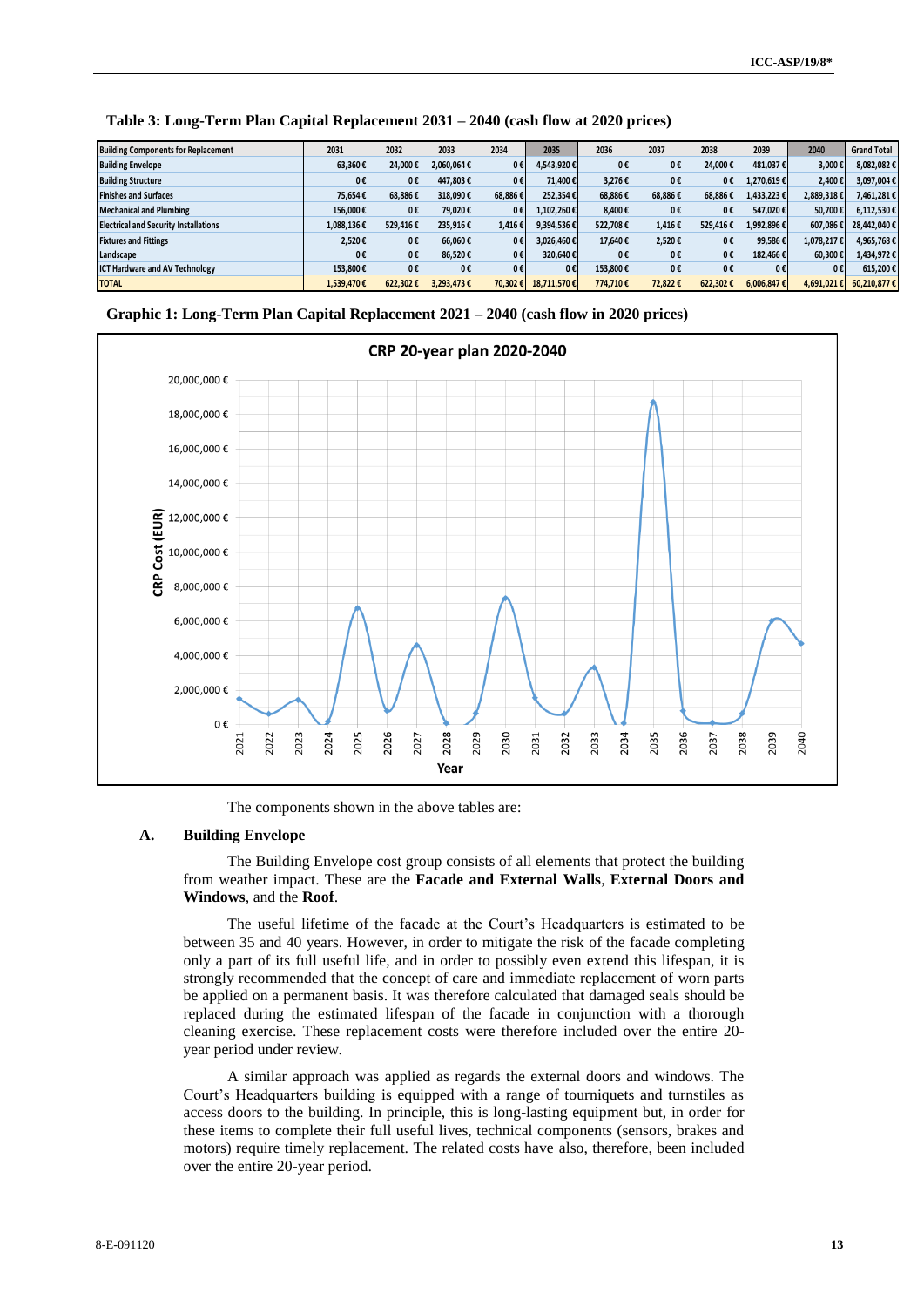It is expected that all blinds mounted on the Court's inner facade will have to be replaced by 2033 because by then, they will have already exceeded their usual 15-year lifespan by three years. The blinds are essential for the control of sunlight in the building, especially at the large, south-facing facade.

The green roof requires replacement after 20 years. This includes replacement of the roof substructure and seals.

## **B. Building Structure**

The Building Structure cost group includes all internal civil building elements such as the Internal Walls, the so called Main Structure, referring to the structural components such as concrete and steel pillars, the Stairs, Balustrades and Railings and the Internal Doors.

In addition to the replacement of internal wall plinths as described above, and the regular checking and replacement of joints in the entire main concrete construction to maintain the capacity for dilation, the cost group also includes the regular review and reapplication of the fire safety coatings of the entire steel construction, which is the method chosen to avoid having to replace the entire component.

## **C. Finishes and Surfaces**

The Finishes and Surfaces cost group covers Ceilings, Floors and Internal Wall Finishes.

The indicated timeframes refer to the recommended replacement of the lamella ceilings, all floor components, in particular the joints of the tiled floors and walls, so as to achieve an extended useful life of the entire construction. Replacement of 10 per cent of the carpet tiles has been included per annum as of 2022. Tiles in the most used areas of the building, such as the corridors and meeting and conference rooms, will be replaced first.

## **D. Mechanical and Plumbing**

This cost group covers the Air Conditioning and Ventilation, Cooling Distribution, Heat Distribution and Heat Generation, Monitoring HVAC and Water Supply sub-groups, the systems that are most relevant for the working conditions in the Court's Headquarters. In order to maintain appropriate and stable working conditions in the building, replacement of the HVAC components such as air-handling units, bearings, valves and pumps is required.

#### **E. Electrical and Security Installations**

The cost group refers to the Communication Systems, Electrical Infrastructure, Lighting, Security and Safety installations, Elevators and Building Management System sub-groups.

Over the 20-year term, this cost group represents some of the highest costs. Parts of the lighting installations will require replacement, as will parts of the safety installation, such as the aspiration system, and the emergency power infrastructure.

This cost group also covers replacement of the server infrastructure for both the building management and the security management system.

## **F. Fixtures and Fittings**

The Facade Maintenance Installations, the Sanitary Provisions and the Users Provisions are the most important sub-groups in the Fixtures and Fittings cost group.

While facade maintenance installations refer to the cleaning installations and gondolas on the outside facades which require regular replacement of the driving machines and the support cables, sanitary provisions refer to the sinks and toilets that have a limited lifespan. Users provisions represent the Court's built-in furniture that will be worn out and require replacement in 2035.

#### **G. Landscape**

The Landscape cost group covers the costs of the Security Systems (Outdoor),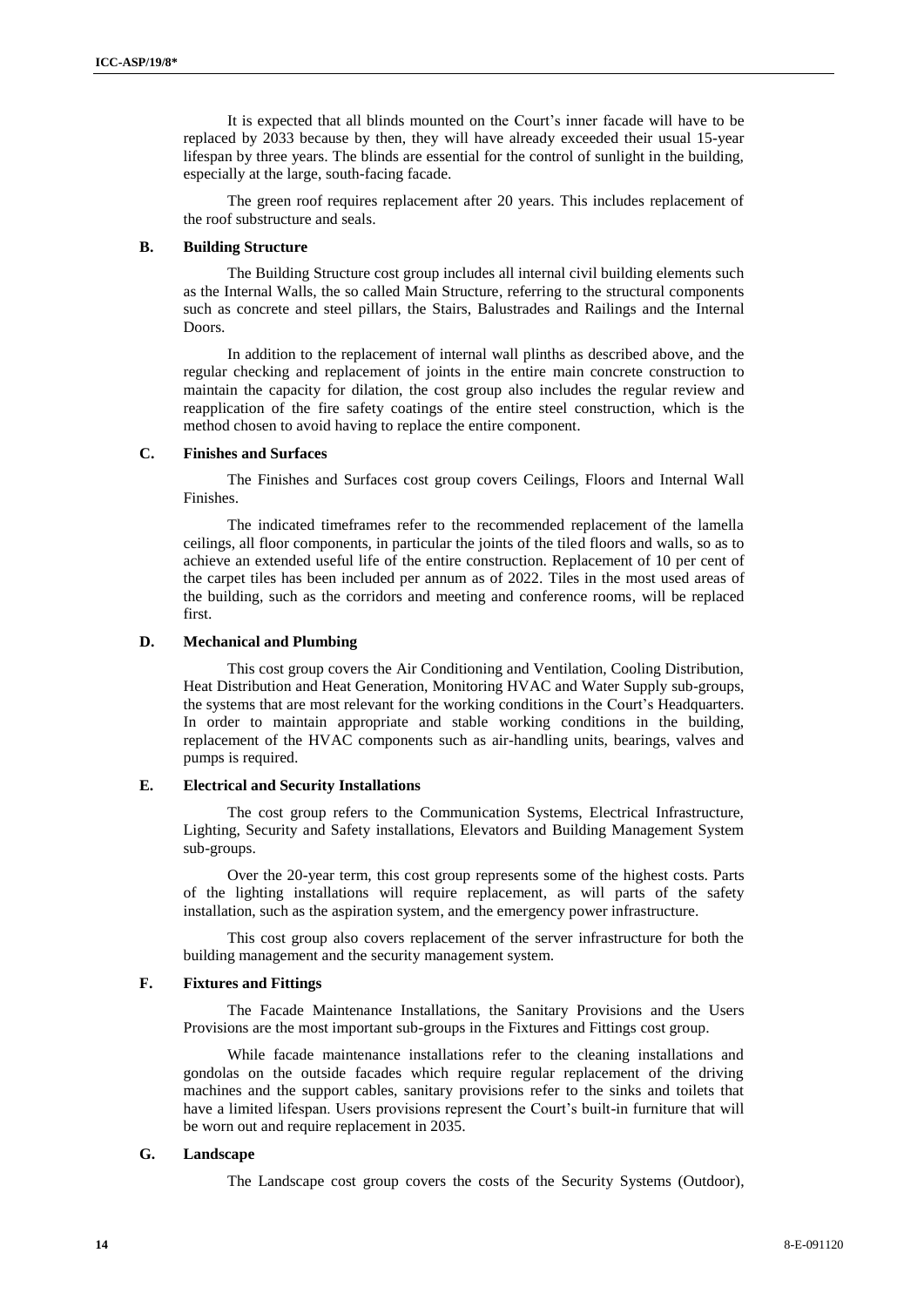Physical Security Perimeter (Outdoor), Technical Installations (Outdoor) and Paved Surfaces (Outdoor) sub-groups.

The outdoor security systems consist in particular of cameras, while the physical security perimeter comprises all protection measures and also includes the barriers and hydraulic bollards that prevent unauthorized vehicular access. The most important technical installations are the pumps and filters of the mirror pond installation while paved surfaces comprise all surfaces of the internal walkways and the entire parking area.

### **H. ICT hardware and audio-visual (AV) technology in courtrooms and the conference cluster**

This cost group covers the regular replacement of cameras, microphones and other sundry AV equipment in the courtrooms and conference cluster.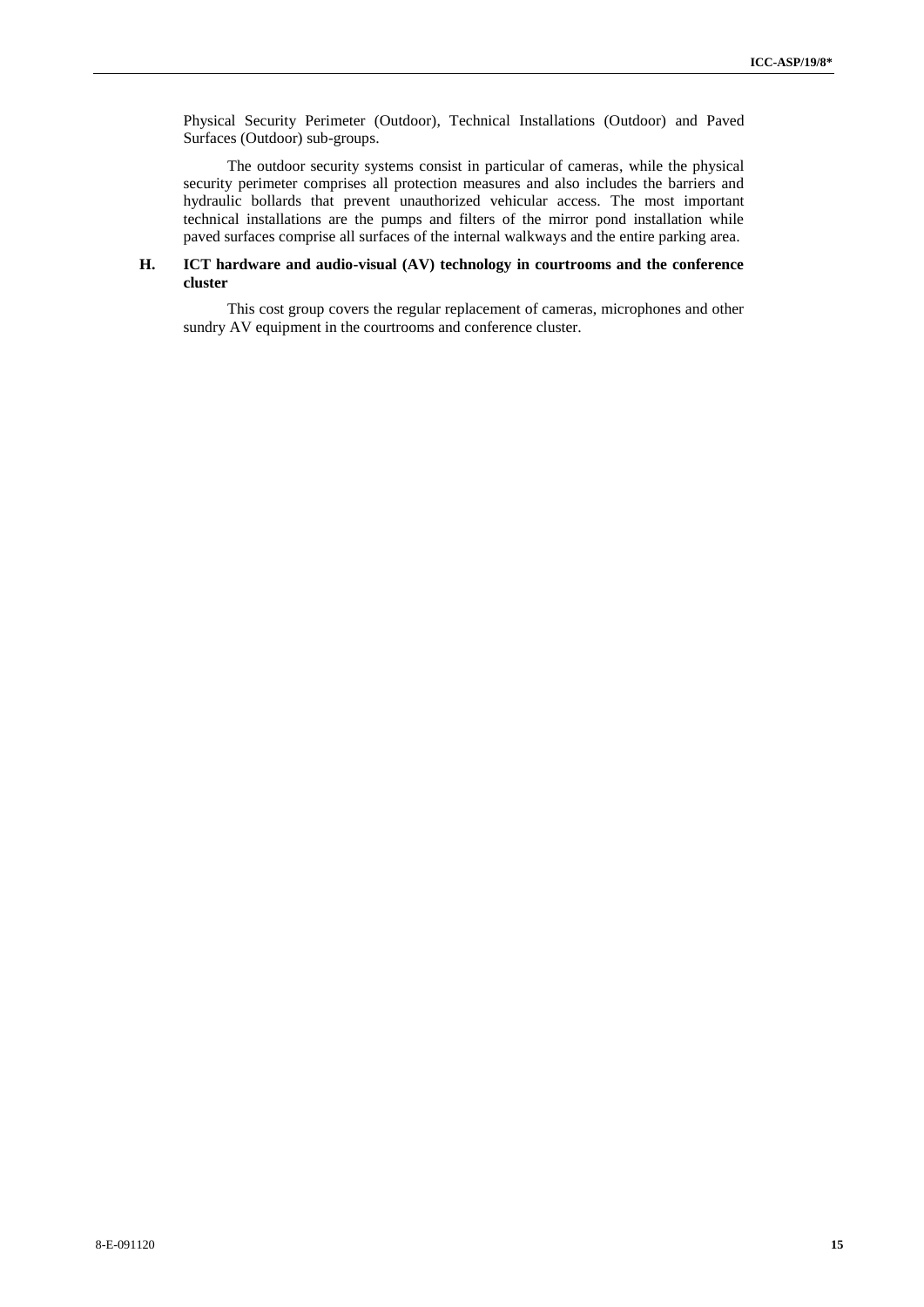## **Annex 3**

## **Multi-Year Financing Mechanism (2021 – 2040)**

This annex provides four financial models to sustainably fund the capital replacement cost identified in the long-term plan.

a) The following key parameters for reliable funding of capital replacements have been identified:

 $\blacksquare$  Timely availability of the funds;

**Exercise Funding to be sufficient to cover the capital replacement needs to** avoid business disruptions and to avoid consequential damage due to unforeseen outages of building functions;

■ The financing mechanism to include a financial reserve to cope with unforeseen and emergent needs.

b) As outlined by the contractor, a reliable funding mechanism is a precondition to planning the capital replacements accordingly.<sup>15</sup>

c) Upon the initiative of the Court's representative in the Inter-Agency Network of Facilities Managers (INFM), a survey of member organizations was undertaken in advance of the last annual INFM conference in Brussels to determine best practices regarding capital replacement funding. Eighty per cent of the organizations that participated in the survey reported that capital replacements are funded separately from their regular budgets. One third of those organizations have established a special capital replacement fund.<sup>16</sup>

d) The following scenarios now examine various basic financing models that are available on the market as possible financing options for investments in buildings and their infrastructure.

e) The following basic assumptions and requirements apply to all models and scenarios:

 $\blacksquare$  The funding requirement follows the long-term plan (see Annex 2);

■ The calculation models aim to identify the necessary amount for contributions to the fund in accordance with the needs as outlined in the longterm plan;

The fund should always have a positive balance;

 For the cash-flow of the calculation model, it is assumed that all contributions will be received in one instalment by mid-year;

 $\blacksquare$  The time horizon will be in line with the long-term plan, i.e. 20 years;

■ The interest rate used to calculate the return on investment from the fund deposits will not fluctuate during the observation period;

In order to determine an interest rate that reflects as closely as possible changes in interest rates on the capital markets, the 12-month Euribor rate is used as reference. Euribor is the average interest rate at which many European banks grant each other bonds in euros. It is the basis for numerous derived interest products and is often used as a reference value for mortgages and savings accounts in the euro area. As the seat of the Court is in the euro area, Euribor was used for the purpose of these scenarios. However, there are similar parameters for the dollar area or other currencies. The selected rate is based on the 10-year average of the 12-month Euribor as the reference rate for the development of the financial markets. The scenario assumed that the rate

 $15$  ICC-CBE/32/10.

<sup>&</sup>lt;sup>16</sup> ICC-CBF/33/8.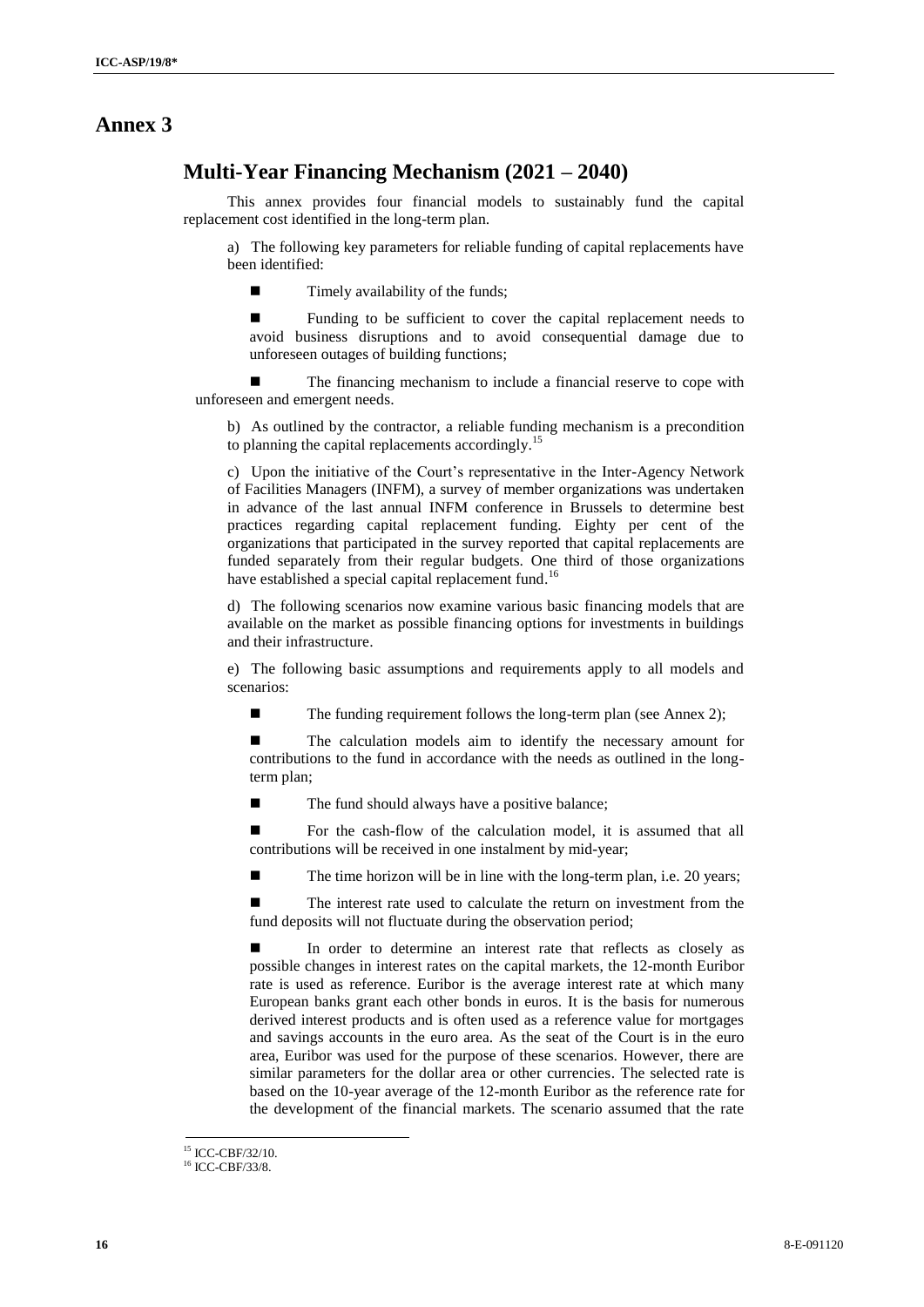would remain stable over the entire period of 20 years. The interest rate will be set at 0.4 per cent.

■ Only a nominal cash flow will be considered;

In order to select an appropriate rate for the index adjustment as part of the financial models, the increase in the construction cost of new residential buildings in the Netherlands since 2016 was reviewed. The average price increase was identified as 2.6 per cent per year. To confirm the accuracy of that figure, reference was also made to changes in the BDB index for the maintenance of technical installations for office buildings, which showed an average annual increase of 2.7 per cent. Therefore, an index adjustment of 2.6 per cent p.a. is assumed as part of the financial scenarios and is applied to the capital replacement cost to compensate for inflation;

 The above assumptions are used to carry out a model calculation. These assumptions have to be adapted in line with market fluctuations and further detailed as part of future considerations. Index adjustments and interest rates are subject to fluctuation and should be taken as indicative parameters only.

The following scenarios have been examined:

#### **A. Scenario 1: Funding of Capital Replacements as part of the regular Programme Budget**

| SCENARIO 1: Funding of Capital Replacements as part of the regular budget |            |          |            |          |             |          |            |          |            |            |                    |  |  |
|---------------------------------------------------------------------------|------------|----------|------------|----------|-------------|----------|------------|----------|------------|------------|--------------------|--|--|
| <b>Building Components for Replacement</b>                                | 2021       | 2022     | 2023       | 2024     | 2025        | 2026     | 2027       | 2028     | 2029       | 2030       | Sub-total          |  |  |
| <b>TOTAL</b>                                                              | 1.475.854€ | 605,034€ | 1.409.670€ | 162,858€ | 6.748.782€  | 777.002€ | 4.595.191€ | 70,302€  | 631.554€   | 7.329.816€ | 23.806.061€        |  |  |
| TOTAL with index adjustment (2.6%)                                        | 1.514.226€ | 636.905€ | 1.522.508€ | 180.467€ | 7.672.947€  | 906.371€ | 5.499.650€ | 86.327€  | 795.677€   | 9.474.726€ | 28.289.803€        |  |  |
|                                                                           |            |          |            |          |             |          |            |          |            |            |                    |  |  |
| SCENARIO 1: Funding of Capital Replacements as part of the regular budget |            |          |            |          |             |          |            |          |            |            |                    |  |  |
| <b>Building Components for Replacement</b>                                | 2031       | 2032     | 2033       | 2034     | 2035        | 2036     | 2037       | 2038     | 2039       | 2040       | <b>Grand Total</b> |  |  |
| <b>TOTAL</b>                                                              | 1.539.470€ | 622,302€ | 3.293.473€ | 70,302€  | 18.711.570€ | 774.710€ | 72.822€    | 622.302€ | 6,006,847€ | 4,691,021€ | 60,210,877€        |  |  |
|                                                                           |            |          |            |          |             |          |            |          |            |            |                    |  |  |

The total capital replacement cost to be funded as part of the regular programme budget is  $660.2$  million. In the event of a 2.6 per cent index adjustment that is constant over the 20-year life of the long-term plan, the index adjusted cost to be funded as part of the regular budget would be €83.3 million.

#### **B. Scenario 2: Regular annual contribution (annuity)**

- Fixed annual instalment to cover capital replacement costs (instalment as uniform as possible over the entire funding period);
- Interest on credit amounts in fund of 0.4 per cent;
- $\blacksquare$  Index adjustment of capital replacement costs of 2.6 per cent;
- The cumulative sum represents the total amount of contributions received including interest on unused funds by the end of each given year;
- Running total means the cumulative sum minus the total of index adjusted capital replacement costs funded by the end of each given year.

The annuity should be set at  $64.2$  million to ensure that the fund retains a positive balance.

| <b>Building Components for Replacement</b>                                | 2021       | 2022      | 2023       | 2024       | 2025       | 2026       | 2027       | 2028       | 2029       | 2030       | Sub-total   |
|---------------------------------------------------------------------------|------------|-----------|------------|------------|------------|------------|------------|------------|------------|------------|-------------|
| <b>TOTAL</b>                                                              | 1.475.854€ | 605.034€  | 1.409.670€ | 162,858€   | 6.748.782€ | 777,002€   | 4,595,191€ | 70,302€    | 631,554€   | 7,329,816€ | 23,806,061€ |
| TOTAL with index adjustment (2.6%)                                        | 1,514,226€ | 636,905€  | 1.522.508€ | 180,467€   | 7,672,947€ | 906,371€   | 5,499,650€ | 86,327€    | 795,677€   | 9,474,726€ | 28,289,803€ |
|                                                                           |            |           |            |            |            |            |            |            |            |            |             |
|                                                                           |            |           |            |            |            |            |            |            |            |            |             |
|                                                                           |            |           |            |            |            |            |            |            |            |            |             |
| SCENARIO 2: Regular annual contribution (annuity) + interest rate of 0.4% |            |           |            |            |            |            |            |            |            |            |             |
|                                                                           | 2021       | 2022      | 2023       | 2024       | 2025       | 2026       | 2027       | 2028       | 2029       | 2030       |             |
| <b>Annual installment</b>                                                 | 4,200,000  | 4,200,000 | 4,200,000  | 4,200,000  | 4,200,000  | 4,200,000  | 4,200,000  | 4,200,000  | 4,200,000  | 4,200,000  |             |
| <b>Accummulative sum</b>                                                  | 4,200,000  | 8,410,743 | 12,635,782 | 16,871,630 | 21,123,700 | 25,362,087 | 29,613,801 | 33,860,524 | 38,123,889 | 42,401,124 |             |
| Running total (based on index-adjusted CRP costs)                         | 2,685,774  | 6,259,612 | 8,962,143  | 13,017,525 | 9,596,648  | 12,928,663 | 11,680,728 | 15,841,124 | 19,308,812 | 14,111,321 |             |
| Annual interest on remaining fund                                         | 10,743     | 25,038    | 35,849     | 52.070     | 38,387     | 51.715     | 46.723     | 63,364     | 77.235     | 56,445     |             |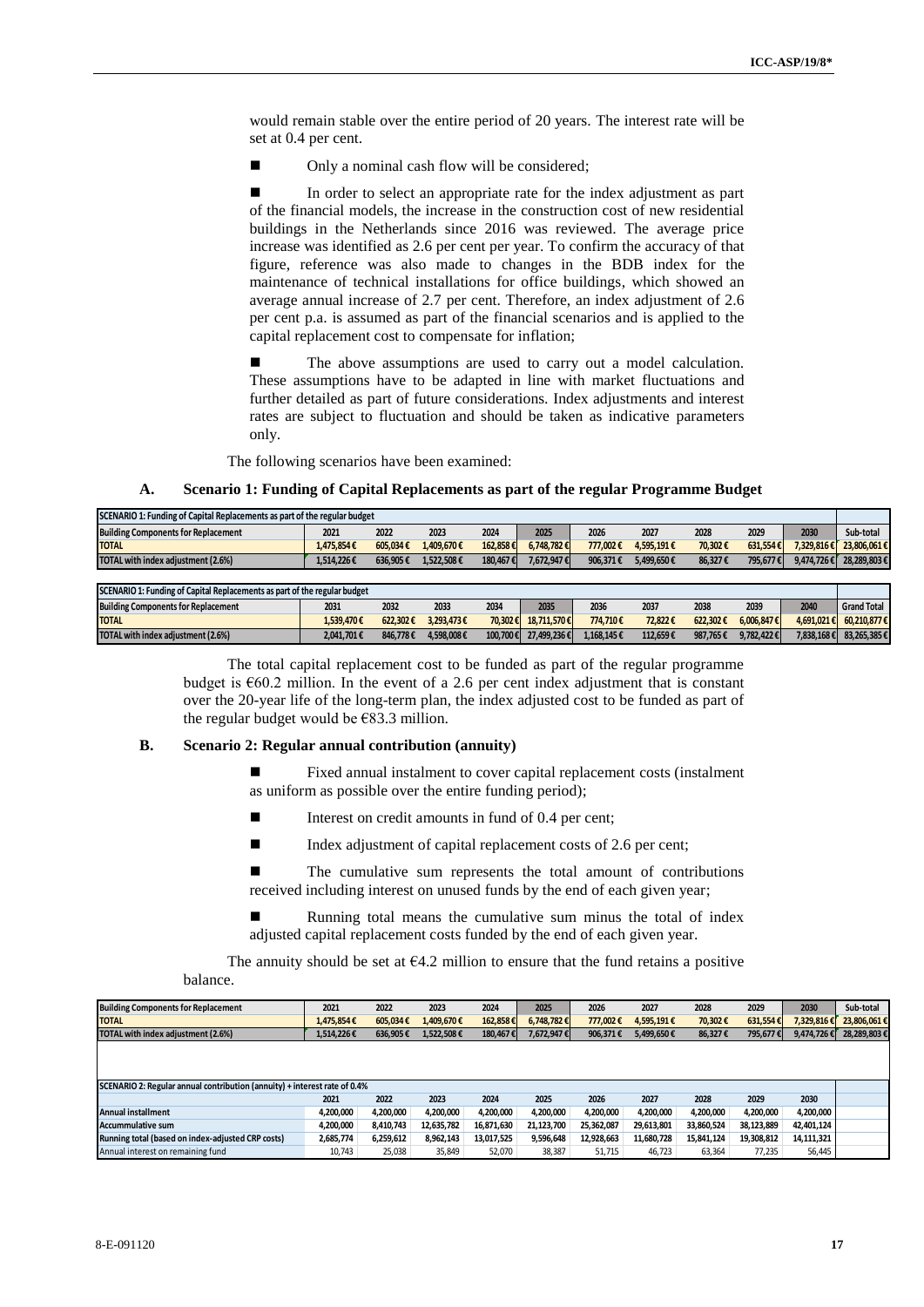| <b>Building Components for Replacement</b>                                | 2031       | 2032       | 2033       | 2034       | 2035        | 2036       | 2037       | 2038       | 2039       | 2040       | <b>Grand Total</b> |
|---------------------------------------------------------------------------|------------|------------|------------|------------|-------------|------------|------------|------------|------------|------------|--------------------|
| <b>TOTAL</b>                                                              | 1.539.470€ | 622.302€   | 3,293,473€ | 70,302€    | 18.711.570€ | 774.710€   | 72,822€    | 622.302€   | 6,006,847€ | 4,691,021  | 60.210.877€        |
| TOTAL with index adjustment (2.6%)                                        | 2,041,701€ | 846.778€   | 4,598,008€ | 100.700€   | 27,499,236€ | 1,168,145€ | 112,659€   | 987.765€   | 9,782,422€ | 7,838,168€ | 83,265,385€        |
|                                                                           |            |            |            |            |             |            |            |            |            |            |                    |
|                                                                           |            |            |            |            |             |            |            |            |            |            |                    |
|                                                                           |            |            |            |            |             |            |            |            |            |            |                    |
| SCENARIO 2: Regular annual contribution (annuity) + interest rate of 0.4% |            |            |            |            |             |            |            |            |            |            |                    |
|                                                                           | 2031       | 2032       | 2033       | 2034       | 2035        | 2036       | 2037       | 2038       | 2039       | 2040       |                    |
| <b>Annual installment</b>                                                 | 4.200.000  | 4,200,000  | 4,200,000  | 4,200,000  | 4,200,000   | 4,200,000  | 4,200,000  | 4,200,000  | 4,200,000  | 4,200,000  |                    |
| <b>Accummulative sum</b>                                                  | 46,657,569 | 50,922,874 | 55,201,852 | 59,479,554 | 63,773,965  | 67,975,555 | 72,189,280 | 76,419,409 | 80,662,508 | 84,883,449 |                    |
| Running total (based on index-adjusted CRP costs)                         | 16,326,066 | 19,744,592 | 19,425,562 | 23,602,565 | 397,739     | 3,431,184  | 7,532,250  | 10,774,614 | 5,235,291  | 1,618,064  |                    |
| Annual interest on remaining fund                                         | 65,304     | 78,978     | 77,702     | 94,410     | 1,591       | 13,725     | 30,129     | 43,098     | 20,941     | 6,472      |                    |

## **C. Scenario 3: Regular annual contribution (annuity, see above) plus additional one-time contributions every five years**

- Fixed annual instalment to cover capital replacement costs (instalment as uniform as possible over the entire funding period);
- Every five years, higher additional contributions so as to decrease the annuities in the regular years;
- Interest on credit amounts in fund of 0.4 per cent;
- Index adjustment of capital replacement costs of 2.6 per cent.

The regular annuity should be set at  $63.0$  million and the additional contribution every five years at  $\epsilon$ 6.0 million to ensure that the fund retains a positive balance.

| <b>Building Components for Replacement</b>                                                                | 2021       | 2022       | 2023       | 2024       | 2025        | 2026       | 2027       | 2028       | 2029       | 2030        | Sub-total          |
|-----------------------------------------------------------------------------------------------------------|------------|------------|------------|------------|-------------|------------|------------|------------|------------|-------------|--------------------|
| <b>TOTAL</b>                                                                                              | 1,475,854€ | 605,034€   | 1,409,670€ | 162,858€   | 6,748,782€  | 777.002€   | 4,595,191€ | 70,302€    | 631,554€   | 7,329,816€  | 23,806,061€        |
| TOTAL with index adjustment (2.6%)                                                                        | 1.514.226€ | 636.905€   | 1,522,508€ | 180.467€   | 7,672,947€  | 906,371€   | 5,499,650€ | 86.327€    | 795,677€   | 9,474,726€  | 28,289,803€        |
|                                                                                                           |            |            |            |            |             |            |            |            |            |             |                    |
|                                                                                                           |            |            |            |            |             |            |            |            |            |             |                    |
|                                                                                                           |            |            |            |            |             |            |            |            |            |             |                    |
| SCENARIO 3: Regular annual contribution (annuity) and 5-year injections of 5 MEUR + interest rate of 0.4% |            |            |            |            |             |            |            |            |            |             |                    |
|                                                                                                           | 2021       | 2022       | 2023       | 2024       | 2025        | 2026       | 2027       | 2028       | 2029       | 2030        |                    |
| <b>Annual installment</b>                                                                                 | 3,000,000  | 3,000,000  | 3,000,000  | 3,000,000  | 9,000,000   | 3,000,000  | 3,000,000  | 3,000,000  | 3,000,000  | 9,000,000   |                    |
| <b>Accummulative sum</b>                                                                                  | 3,000,000  | 6,005,943  | 9,021,362  | 12,042,753 | 21,075,508  | 24,113,702 | 27,160,423 | 30,197,332 | 33.246.044 | 42,303,768  |                    |
| Running total (based on index-adjusted CRP costs)                                                         | 1,485,774  | 3,854,812  | 5,347,724  | 8,188,648  | 9,548,456   | 11,680,278 | 9,227,349  | 12,177,932 | 14,430,967 | 14,013,965  |                    |
| Annual interest on remaining fund                                                                         | 5,943      | 15,419     | 21,391     | 32,755     | 38,194      | 46,721     | 36,909     | 48,712     | 57,724     | 56,056      |                    |
|                                                                                                           |            |            |            |            |             |            |            |            |            |             |                    |
| <b>Building Components for Replacement</b>                                                                | 2031       | 2032       | 2033       | 2034       | 2035        | 2036       | 2037       | 2038       | 2039       | 2040        | <b>Grand Total</b> |
| <b>TOTAL</b>                                                                                              | 1,539,470€ | 622,302€   | 3,293,473€ | 70,302     | 18,711,570€ | 774,710€   | 72,822€    | 622,302€   | 6,006,847€ | 4,691,021 € | 60,210,877€        |
| TOTAL with index adjustment (2.6%)                                                                        | 2,041,701€ | 846.778€   | 4,598,008€ | 100.700€   | 27,499,236€ | 1,168,145€ | 112,659€   | 987.765€   | 9,782,422€ | 7,838,168€  | 83,265,385€        |
|                                                                                                           |            |            |            |            |             |            |            |            |            |             |                    |
|                                                                                                           |            |            |            |            |             |            |            |            |            |             |                    |
|                                                                                                           |            |            |            |            |             |            |            |            |            |             |                    |
| SCENARIO 3: Regular annual contribution (annuity) and 5-year injections of 5 MEUR + interest rate of 0.4% |            |            |            |            |             |            |            |            |            |             |                    |
|                                                                                                           | 2031       | 2032       | 2033       | 2034       | 2035        | 2036       | 2037       | 2038       | 2039       | 2040        |                    |
| <b>Annual installment</b>                                                                                 | 3,000,000  | 3,000,000  | 3,000,000  | 3,000,000  | 9,000,000   | 3,000,000  | 3,000,000  | 3,000,000  | 3,000,000  | 9,000,000   |                    |
| <b>Accummulative sum</b>                                                                                  | 45,359,824 | 48,419,937 | 51,488,904 | 54,551,754 | 63,626,453  | 66,627,454 | 69,635,786 | 72,655,701 | 75.683.745 | 84,684,771  |                    |
| Running total (based on index-adjusted CRP costs)                                                         | 15,028,320 | 17,241,655 | 15,712,614 | 18,674,764 | 250,227     | 2,083,083  | 4,978,756  | 7,010,906  | 256,528    | 1,419,386   |                    |
| Annual interest on remaining fund                                                                         | 60,113     | 68,967     | 62,850     | 74,699     | 1,001       | 8,332      | 19,915     | 28.044     | 1.026      | 5,678       |                    |

## **D. Scenario 4: Staged annual contributions (annuity stable for 5 years)**

 Annual instalments fixed for five years to cover capital replacement costs up to the next spike, then increased or decreased in accordance with funding needs to cover capital replacement costs;

- Interest on credit amounts in fund of 0.4 per cent;
- Index adjustment of capital replacement costs of 2.6 per cent.

The regular annuity should be set at  $\epsilon$ 2.3 million for the years 2021 – 2025,  $\epsilon$ 3.35 million for the years 2026 – 2030,  $\epsilon$ 7.0 million for the years 2031 – 2035 and  $\epsilon$ 3.95 million for the years 2036 – 2040 to ensure that the fund retains a positive balance.